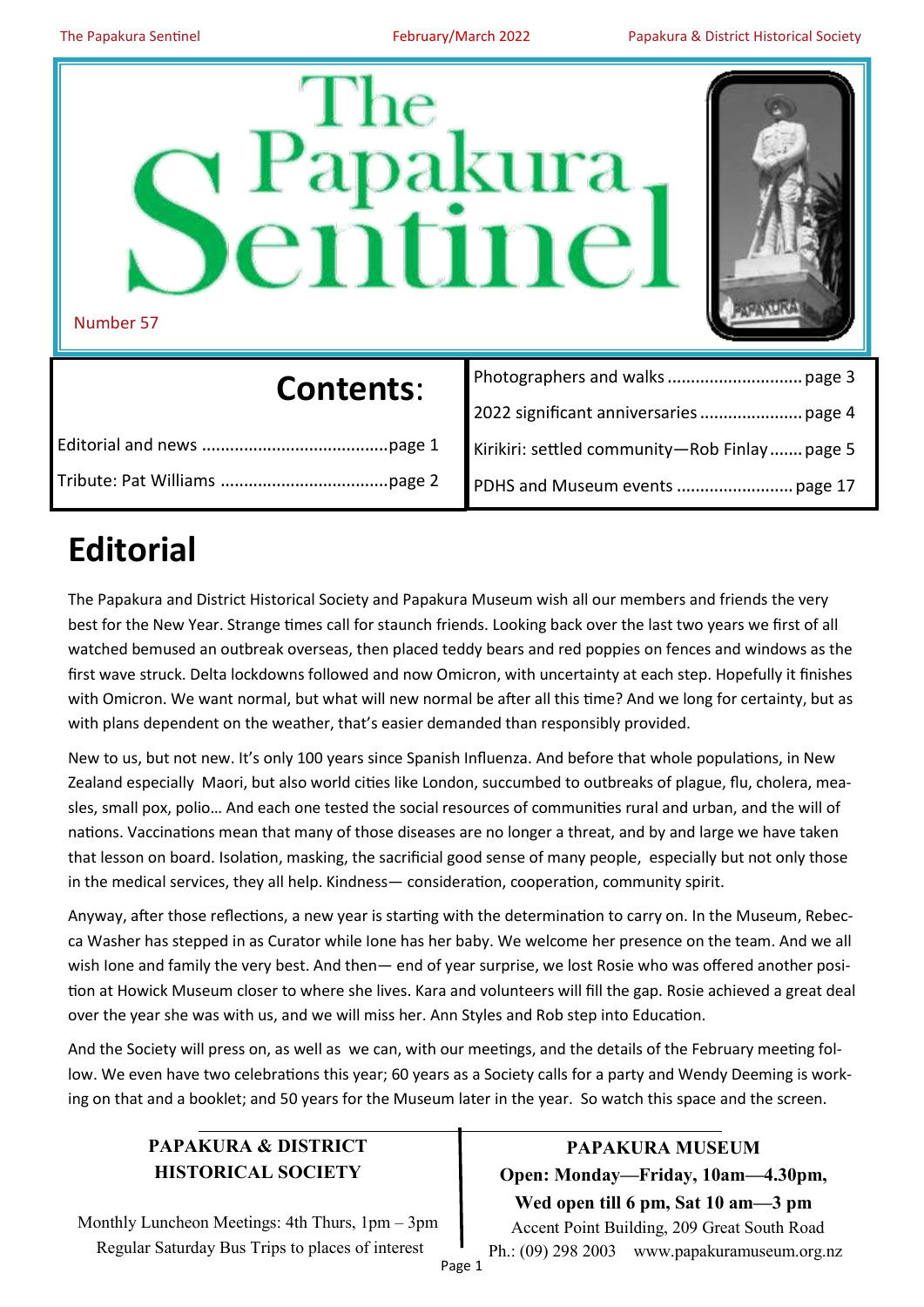Meanwhile our monthly meeting for February is planned for the 24th at 1 pm. Our guest speaker, Edward Bennett, has addressed us before on the Victorian villa. This time the subject is the Victorian way of death. All Covid precautions will be taken—mask, spacing, vaccination certificate. See page 17. We'd love to see you.

We have lost one of our valued and loved members and volunteers over the Christmas period. Several of our members were at the funeral of Pat Williams, and Margaret, Kara and another friend have written a brief obituary (below). Our sympathies and appreciation go to her family.

Welcome, come along to meetings, and read on. *Rob*

## **Memories of Pat Williams**

ary at the Manukau Memorial Gardens. Pat had been a member of our Historical Society for 10 years and was a regular attender at our monthly meetings during that time. She also made a valued contri- bution to the running of our museum by her regular stint at the desk on the third Saturday of each month. But it was on the bus trips that I got to know Pat quite well. She was a great supporter of these organised trips and always insisted on sitting in the back seat with all her friends. There, she would share her lollies as we travelled along visiting our various destinations. During the service, one of her sons shared Pat's life story and others contributed early memories, and it was obvious that Pat had been a caring mother, bringing up her family of five as a solo parent and working to support them all. Papakura became the home for the matter of them all and the house in Mack Place was a haven for the whole family.



It was with sadness that we farewelled Pat at a service held on Wednesday 5 Janu-

Farewell Pat. You were an amazing lady, and you are already missed.

Another of our long time Saturday regulars would like to briefly share a few memories of her dear friend:

Pat was an inspiration. She met every setback with fortitude; even though pain was no stranger to Pat she was never a complainer. Evidence of her strength and determination was the achievement of putting all five children through university. Family was everything to Pat.

A dependable employee, her work fitted around her family. A Wellington girl originally, as a young woman she had worked as a cleaner at Parliament Buildings. Later, with five children to support, she cleaned at Kingseat Hospital for many years, and was known and loved by all. She also looked after the bookwork for a neighbour operating a small business.

You had the best of friends if you knew Pat. She was always there to lend a helping hand. Not a particularly confident driver she never had an accident and many times ferried me here and there over the years. We met at Papakura Gym and on the very first day we paired up and she drove me home and from there our friendship grew. Soon after she joined me at bowls. When arthritis in her right hand made it difficult she simply taught herself to bowl with the left hand! When I had the same difficulty, she got me using my left hand too.

Pat had a great attitude to life. Whatever was thrown at her, especially regarding her health, she would keep smiling and say: *'Don't make a song and dance about it.'*

**Contributed by Margaret Gane, Kara Oosterman and another friend.**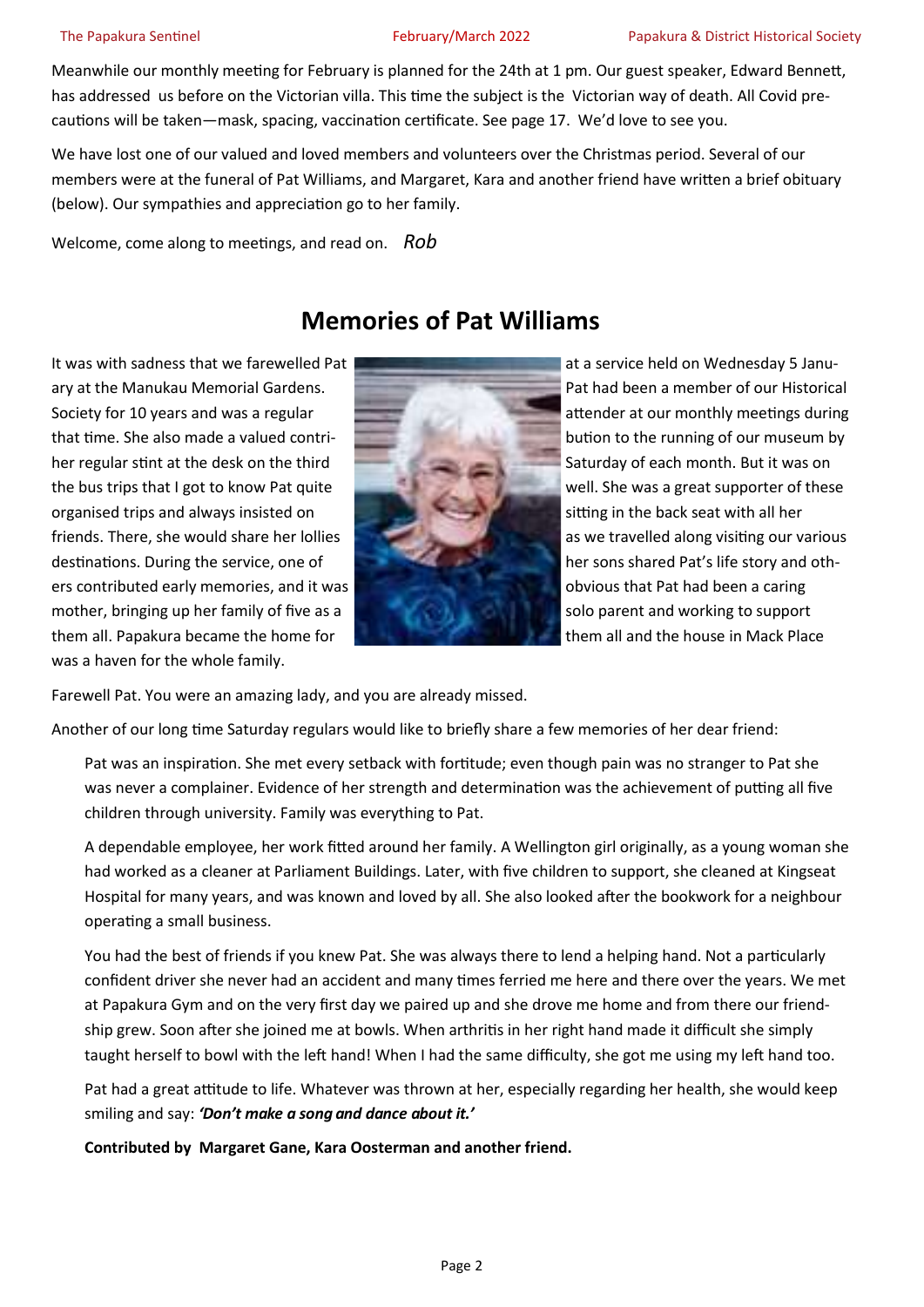## **In view—Photographers and Walks**

We are planning an exhibition on photographers associated with the Papakura District. It is a salute to the power of photography to record knowledge that would be otherwise lost, and also to those who took it on themselves to preserve their present for our present. Some of these photographers were real pioneers.

Our sample is quite varied. It includes two from the Clevedon and Brookby areas who became leading recorders of history in different areas. James Douglas Richardson, born Wairoa and active early in the Twentieth Century, was a bank clerk and manager during his working hours, but in his own time he made it his business to record as much as he could of the Auckland region for posterity. A contemporary with strong Papakura links was Alfred John Tattersall who took ship for Samoa, married a Samoan, and set up as a photographer. He recorded events and people in a dramatic time of change in Samoa, and has been the subject of books and exhibitions. Sentinel has run articles on them.



At the other end of the spectrum we will include local aerial photos from Whites Aviation, and before that, from F. Douglas Mill, a real pioneer of the art from the 1920s and 1930s.

[Left: **Aerial view of the Pahurehure inlet**, Papakura c 1930, FDM-0720-G, F. Douglas Mill Collection, Auckland Libraries. ] **This photo is on the front cover of the booklet accompanying the walking map of old Papakura, which is currently being printed. Watch this space for more information about walks.**

Then there are photographers living in Papakura. We have previously written

about Anne Campbell nee Hall who provided photos for the *Auckland Weekly News*. George Hardy was a commercial photographer based in Papakura in the 1910s. Many remember Howard's Photography, based on Clevedon Road.

Someone recently donated a small brown Kodak envelope (empty) which once held photos to the value of 2 shillings with a stamp on it inscribed 'Photo by VIC BUT-LER Photographer Papakura'. He was in Broadway in 1941-42 before being called up for medical X-ray services.



**Any additional information on any of the above or on other photographers, or on providers of photographic equipment in Papakura , would be gratefully received. So would photos.**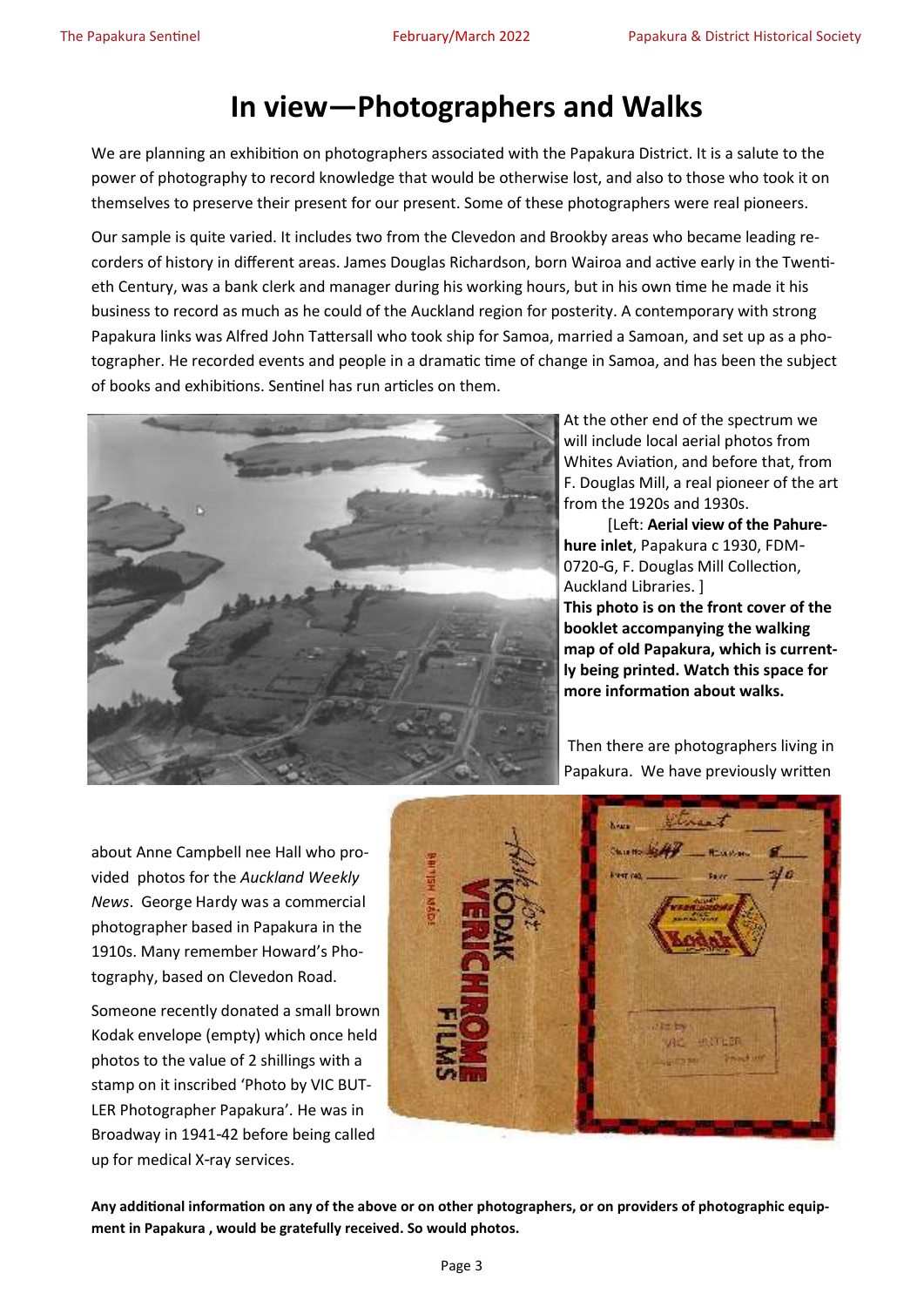# **2022 anniversaries**

## **New Zealand:**

**100 years ago**: Beginnings of radio broadcasting in NZ

**75 years ago (1947)**: Ballantynes fire/ Formation of National (now NZ) Symphony Orchestra

**60 years ago (1962):** Papakura and District Historical Society established.

**50 years ago**: Maori Language petition/ First Maori language day and Kapa Haka competitions/ Equal pay legislation/ Papakura Museum established

#### **Around the world:**

**500 years ago (1522):** First recorded circumnavigation of the world—Magellan

**460 years ago (1562):** First English slave ship (Hawkins)

**200 years (1822):** Liberia set up for freed slaves from USA

**150 years (1875):** First FA cup/ Secret ballot introduced UK

**110 years ago (1912):** *Titanic* launches into iceberg

**100 years ago (1922):** End of the Ottoman Empire/ Establishment of USSR that lasted 70 years/ Insulin first used to treat diabetes/ Discovery of Tutankhamun's tomb/ Egypt independent from UK/ Gandhi arrested / Start of Irish Civil War and birth of the Irish Free State

**75 years ago (1947):** UN votes to divide Palestine/ Marshall plan launched for the recovery of Europe/ Truman doctrine by which US took on leadership of the free world—Cold War begins

**70 years ago (1952):** Elizabeth's reign over UK and Commonwealth begins/ Anne Frank's diary published

**50 years ago (1972):** Pres. Nixon visits China/ Bloody Sunday in Derry during the 'Troubles'/ Ballistic Treaty between USA and USSR signed/ Massacre of Israeli athletes at Munich Olympics

**25 years ago (1997):** Hong Kong returns to China—'one country, two systems'/ Death of Princess Diana in Paris/ Mother Teresa dies

Each year *Sentinel* records some of the significant anniversaries from New Zealand and round the world. They surprise us often by reminding us of events we lived through, and they bring a sense of pathos and scale. The Cold War has re-established itself in Europe; Ukraine and Putin remind us of Czechoslovakia and Hitler. The thaw in relationships with China may have ended; could Taiwan be another Anschluss?

Sources include:

https://www.history.org.uk/primary/resource/9676/historical-anniversaries-calendar

https://mch.govt.nz/commemorations-2014-2022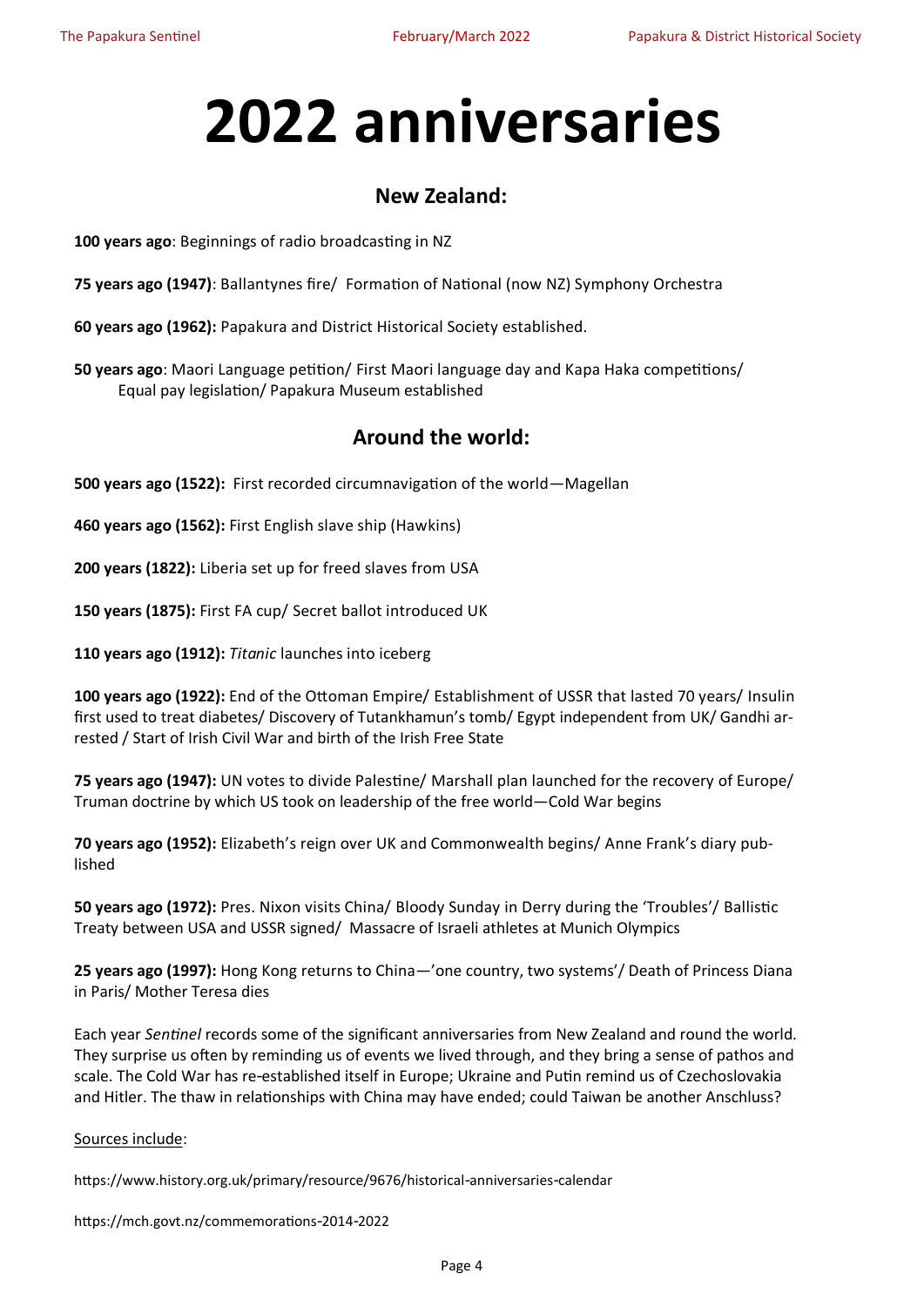# **Kirikiri**

## **10. A settled community—the 1870s**

## **Rob Finlay**

The Thames gold rush passed its peak in 1872, and the rural community of Kirikiri between Papakura and the Hunua edge and Pukekiwiriki hill settled into a quieter rhythm. Much had changed in the seven years since the *Viola* and *Resolute* had made land in Auckland. In 1865 about a hundred families or single menfrom those two ships were dumped onto 10 acre allotments; now about forty remained. Where most of the adults had been in their early twenties, just starting their families, those who remained were older, a lot of the children New Zealand-born. Where Kirikiri had been bush and swamp, echoing to the sounds of axe and the building of sawn timber houses to replace crudely built whare, with choking smoke in late summer, the district was beginning to pride itself in productive, if rough, farms. Many of the 10 acre farms were being enlarged through purchase, and there was a more prosperous feeling abroad. The 'poor Scots' referred to by the kindly storekeeper Robert Willis had become integrated into the life of Papakura, which was also growing with work under way on the railway track that in part cut between Papakura village and Kirikiri Settlement. The sense of belonging to both the Kirikiri settlement and the larger community of Papakura, Papakura and Wairoa Valleys, and Drury, was strengthened by marriage, engagement at work, school, and for most, the Presbyterian church and the Rev Thomas Norrie. On Sundays Kirikiri settlers walked in a swelling stream to the kirk on the hill.

In previous articles I described how many left, especially after title was granted in 1868, most leaving for Thames or Auckland. (I digressed to follow the stories of some who left because many of them maintained links with their first New Zealand home, and sometimes returned to visit, to marry, occasionally for burial.) Some, having profited from their time in Thames, returned with capital to the homes and allotments which their wives and children had maintained. Others, older men or farmers at heart, had never left.

But what was the community of Kirikiri like during the 1870s? The families who remained, as far as I have been able to find them, are listed on page 6. The number continued to dwindle though death and movement elsewhere. The high mortality that had been a constant theme continued. Of the roughly forty families listed, at least 12 adults died during the decade. Taking their youth into account, this is staggeringly high. In most cases cause of death is unknown, but at least two wives died of heart failure, while accidents and childbirth were also factors. Life was hard. (On the other hand, as we will find next time, some hardy folks lived here into their 80s and 90s, and some children and grandchildren remained after them.)

The completion of surveying and new roads meant that Gaelic-speaking John and Christina McDonald, who previously had a sawmill and houses in both allotment and section, were able to shift up to land in the Hunuas, but maintained Papakura links. Others, like the Brisbanes, would move several times within the district to follow a trade other than farming, but most who moved did so for the same reason others enlarged their holdings within Kirikiri: they wanted to farm and 10 acres had never been viable. With more capital, families bought land where they could. For many this was in the Wairoa and Papakura valleys, Opaheke, and Hunua. (The area later called Ardmore began at the top of Kirikiri hills and was often called Wairoa.) All this meant that the Kirikiri community expanded over a wider area, part of the broader social life of Franklin. Those with smaller units, and their older children, supplemented meagre farm incomes by working in the village, on farms or for Railways, or contracting with local authorities for carting and road and bridge maintenance. Their children often found work or married in Auckland, and most left in consequence.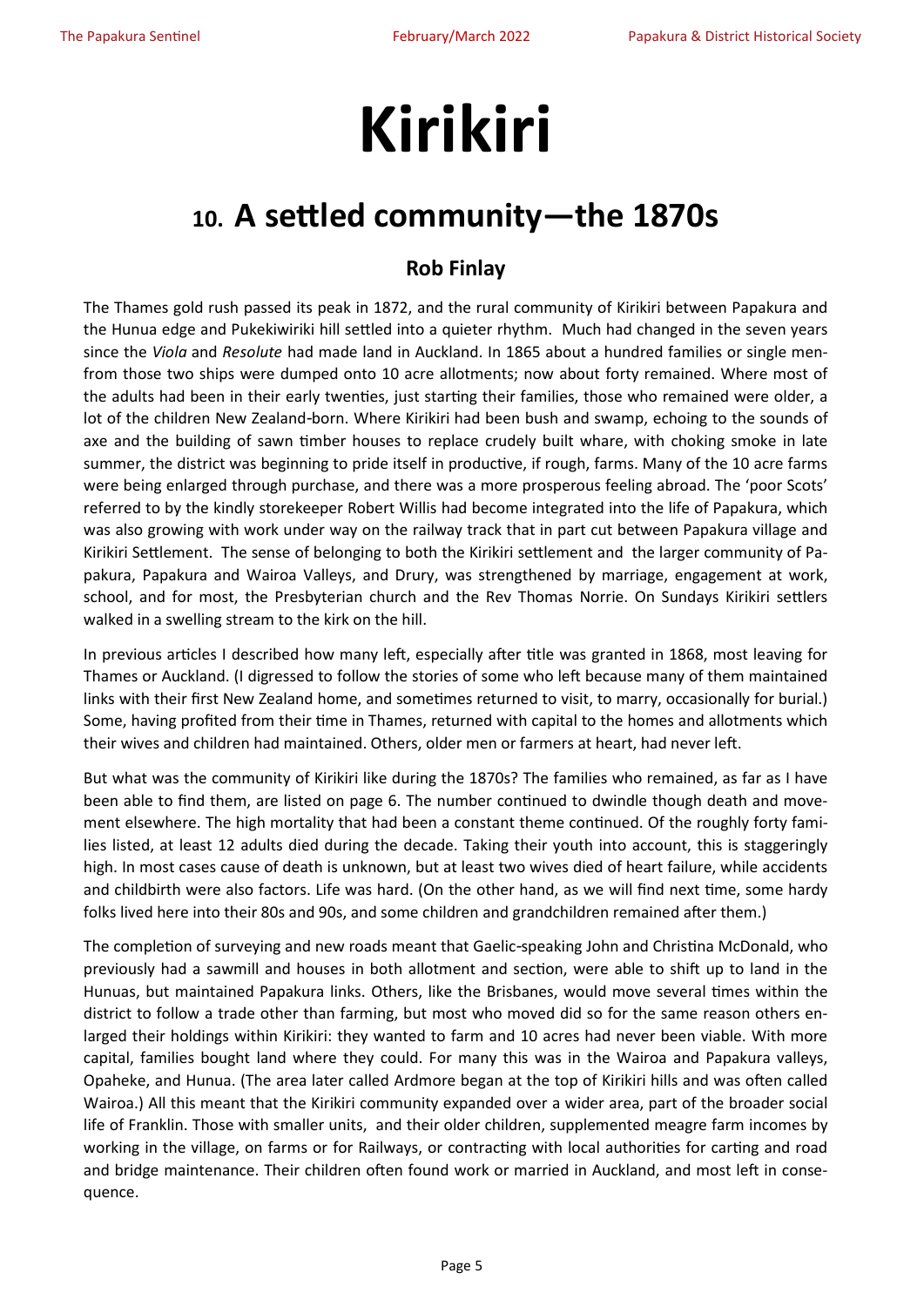#### **Table tracking Kirikiri/ Papakura families from** *Viola* **and** *Resolute***—1870s to Twentieth Century.**

| Electoral Rolls 1871/1875                     | <b>1887 Rates and 1891</b>              | <b>Twentieth Century</b>                                                                                  |
|-----------------------------------------------|-----------------------------------------|-----------------------------------------------------------------------------------------------------------|
|                                               |                                         |                                                                                                           |
| Colin/Susan Borthwick- to Auckland mid-1870s  |                                         |                                                                                                           |
| Daniel/Jane Brisbane                          | Drury, Ak, Maketu, Ararimu, Ardmore     | Daniel Alexander retired Papakura, d 1969                                                                 |
| Robert/Euphemia Brydon. She d. 1879           | Robert in Kirikiri before d. 1900       |                                                                                                           |
|                                               | TD & Anne Campbell-Papakura mid '80s    | TD d 1948. Moody and Dunckley *                                                                           |
| John/Helen Carmichael. She d. 1876.           | John d. 1895                            |                                                                                                           |
| John/Janet Clarkson-John in Aust by 1880      | Janet left for Auckland 1892            |                                                                                                           |
| William/Ellen Clarkson                        | In Kirikiri till he d. 1905.            |                                                                                                           |
| George/Lucy Clarkson-left 1873                |                                         |                                                                                                           |
| James/Ellen Croskery                          | James d 1919. William Croskery          | Wiliam/Margaret, others. *                                                                                |
| Robert English m Margaret McCrae. She d 1875. | Robert ?                                |                                                                                                           |
| William/Marion Fulton                         | Mary d 1908. Farm Dominion Rd           | William m Rachael, d 1920. E Bates                                                                        |
| Daniel/ Elizabeth Harrison (Daniel d 1875)    |                                         |                                                                                                           |
| Archibald/Sarah Livingstone                   | Both died 1892                          |                                                                                                           |
| Alexander/Martha Lyon Left 1881               |                                         |                                                                                                           |
| David/Isabella McClymont and TG McClymont     | David d 1887, Fredk d 1998, Thomas G    | Thomas G/Janet d 1935, 1945                                                                               |
| Robert d78/Martha McCrae & John/Mary McCrae   | John (and Robert jnr Hunua)             | John d. 1935                                                                                              |
| John/Christina McDonald. To Hunua             | Hunua Elizabeth Watson wid 1874         | Elizabeth Haresnape                                                                                       |
| Lee/Jane McKinstry. Lee d 1890                | James and other family Opahieke         | James d 1933                                                                                              |
| John/Jane McLennan                            | Farm Dominion Rd                        | John d 1911. Kenneth left                                                                                 |
| Hugh/Elizabeth McLeod                         | Hugh d 1882. Elizabeth m Derbyshire     | E Derbyshire d 1962                                                                                       |
| Gavin/Mary Jane McMurray                      | Farm Dominion Rd                        | Gavin m 1930, aged 90. Hutchinson                                                                         |
| Alexander/Isabella McNeil                     | Farmed. D 1898 and 1900                 |                                                                                                           |
| Hugh/Ann McWhinney Sold 1875                  |                                         |                                                                                                           |
| Malcolm/Mary Millar Sold 1875                 | Wairoa                                  |                                                                                                           |
| Francis/Bridget Mulgrew-Francis d 1876        |                                         |                                                                                                           |
| Thomas/Martha Neillie, Martha d 70, Thomas 77 |                                         |                                                                                                           |
| William/Mary (Rhind) Neillie.                 | William d 1990                          |                                                                                                           |
| John/Agnes Nicol                              | Ardmore in 1881                         | John d 1916                                                                                               |
| Andrew/Elizabeth Pitt                         | Andrew d 1892. Elizabeth d.1899.        |                                                                                                           |
| James/Mary Rhind                              | Rhinds Rosebrae on Red Hill             | William Rhind                                                                                             |
| Edward/Jane Rogerson. Edward d 1875           |                                         |                                                                                                           |
| Andrew/Mary Scotland Mary d 1874, Andrew left |                                         |                                                                                                           |
| Clark/Catherine Smith                         | Expanded farm to 90 ac, farms elsewhere | Sons and grandchildren Papakura*                                                                          |
| Robert/Margaret Stewart                       | D 1893, 1884. Son Douglas Brown, others | DB Stewart d 1928. *                                                                                      |
| Thomas/Margaret Stewart. Hunuas by 1876       | Farm Hunuas                             | Hunua farms till 1976                                                                                     |
| William /Sarah Veitch. She d 1880, Wairoa     | Ardmore, Wairoa, d 1991                 |                                                                                                           |
| James/Jessie Walker                           | Enlarged farm Hunua Rd. James jnr       | D 1907, 1910. James Jnr Opaheke                                                                           |
| Charles/Sarah Williams                        | Farm Red Hill. Last known, sold 1887    |                                                                                                           |
|                                               | Andrew/Catherine McLean ex Wairoa       | D 1931, 1934. Richardson descendants *<br>Thomas Paton ex Wairoa<br>John Peat McCall ex Wairoa, Moumoukai |

**Explanation: Initial allocation to about 100 families and single men not shown. By the 1870s (Column 1), there were 38-40, and over the decade some died or left. By 1890 (Col. 2) there were 22, with continuing decline. In the twentieth century (Col 3) about 20 strands remain (although marriage with new surnames may hide the real numbers), including some who had come from Wairoa. In some cases several siblings remained in the area.** 

**[\* indicates local presence to recent times.** *Italics* **show neighbouring districts where families moved—out of Kirikiri but not too far—still regularly connected with Kirikiri and Papakura.**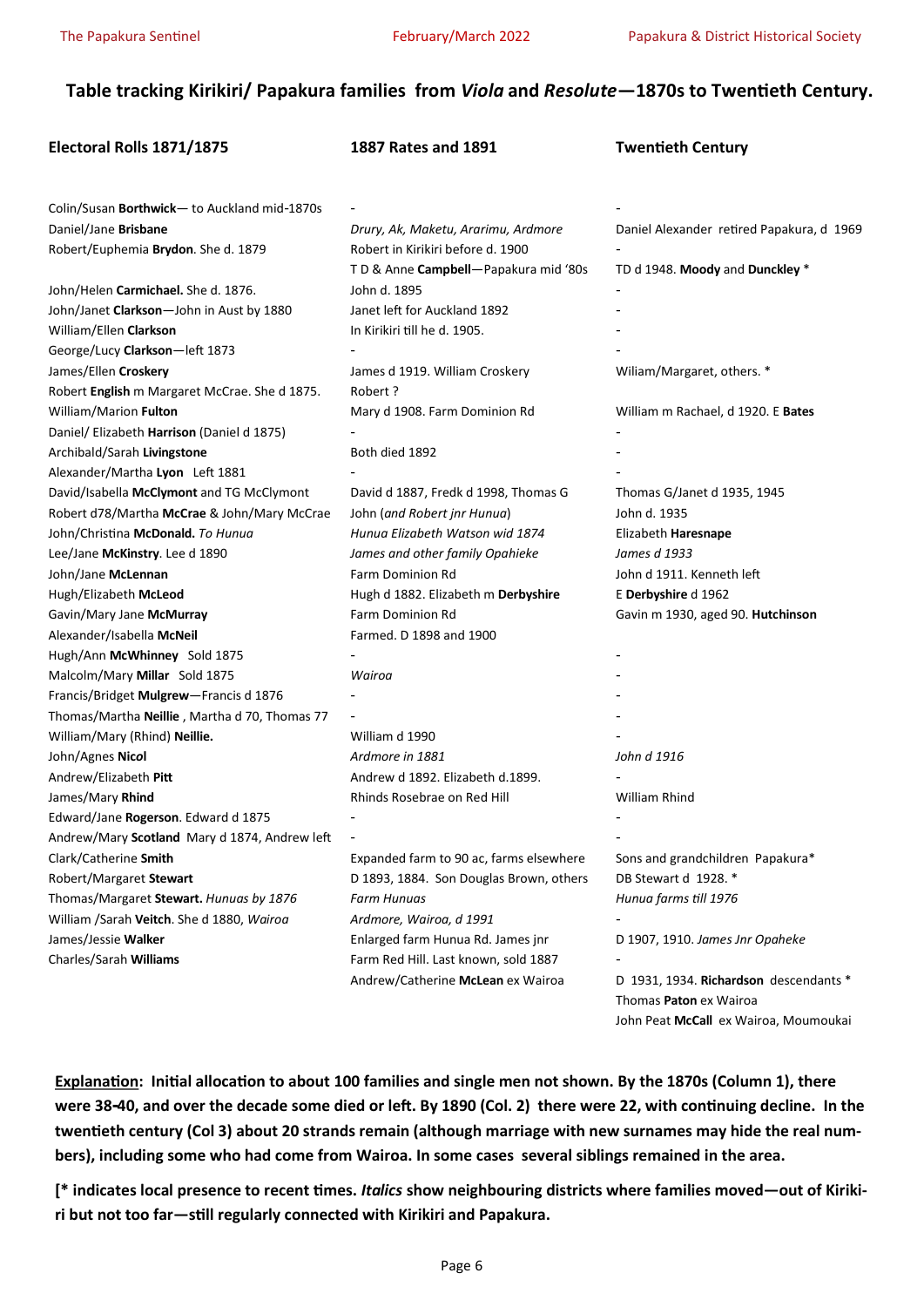In addition to the 10 acre allotments, the Waikato Immigration Scheme had allocated a quarter acre section to every family or single man, including many whose allotments were in Maketu. Title for these came through very late, 1871, after many had well left. The sections had very little value, so the Papakura Town District Rates Books (beginning in 1887) list many of our settlers who were not paying rates, often address unknown, a common problem in many settlements where recipients of grants were absentees. Most of those who stayed lived on their farms, although some had built houses on the sections, so much of this land was unoccupied, possibly leased for grazing, perhaps not as developed as the larger Kirikiri allotments. As far as I can tell, only two or three families moved off their 10 acres onto the quarter acre sections at this stage: Andrew and Elizabeth Pitt who bought several sections, including the whole 2-acre block between what became Chapel and Onslow roads; and Hugh and Elizabeth McLeod, who appear to have been renting.

## **Let's take a trip round Kirikiri on a fine winter's day in 1873**

[Twenty first century intrudes with some modern street names to help us with our fictional tour.]

Perhaps we will engage Andrew Pitt to provide a tour on his dray, drawn by one of his horses. He grazes them on the 2 acre block (eight quarter acre sections) he owns near the edge of the village. He won't be working for Railways today. We meet him at his block on the corner of the Opaheke road out from town where another road opposite the cemetery leads to 'the Settlement'. At the cemetery a group of men are putting up a fence: George Clarkson led the way by putting up some money for it, puir man. His wife Janet and wee son William are buried there with far too many of our folk. Pitt turns down the Kirikiri [Onslow] road. It is a mainly dirt road with some gravel and wide weedy verges, and patches of bush. Thistles! Whoever brought them should be given the job of digging them all. It wasna us. We would have left them in Scotland. The road is mainly fenced with a few cottages, gardens and orchards, sometimes with sheep, house cows or pigs, and fowl pecking on the road. Stands of bush remain, messy round the edges through continued felling or regrowth. Pitt tells us it's been dry for a week or so, so the road will be rutted but won't be too muddy.

We pause at the single railway track crossing—two regular trains twice a day since May, and we know when they will come, but you have to be careful. Sometimes there's a locomotive by itself or a train carrying railmaking materials for track-work beyond Mercer. It was very busy here when the track was being constructed. We always watch out for cattle on the loose, and chase them if we see them near the lines. The station is on the left. More quarter acre sections— a few of them occupied, before we come to the first of the Allotments.

On the right is part of the grand farm of young George Clarkson, who discovered the Shotover gold. Changed all our lives. The post and three rail fence is well constructed, much of it hiding behind hedges, and the pasture looks healthy, sheep grazing among the stumps. He's a rich man now and he's built a grand house down the end of that track [now Marne]. He calls it Kuranui after that Shotover gold stream where the bonanza began. He has about 20 allotments, gave a good price for them too. Many of us worked on that house and some are working on his farm. He's made us proud. And he's been generous with his wealth. Back in Glasgow he was just a coal miner, now he's the laird of Kuranui. George Clarkson Esquire. This near corner of his farm used to belong to our Deputy Superintendant Davidson, who had a fine hotel in Thames, before it all failed. And now his puir wife Christina lies in the cemetery behind us too. Very sad. No children.

On our left [Mansell field, Papakura Intermediate], that is the McClymont land. 20 acres because young Tom got an allotment too. David is getting on, we call him the auld man, but he has good lads to work on the land. He had a big advantage when he arrived. His oldest lad was here already, at the Wairoa, top of the Kirikiri ridge over there. Was in the Forest Rangers, had lots of adventures. But that's in the past. On the right Smith's road leads to Livingstones' and then Clark Smith's farm—he's bought out some neighbours too. Most of them are in Thames now. He's determined to make a farm of it. Always working. He planted a row of oaks to remind him of Antrim, after cutting and burning all the forest.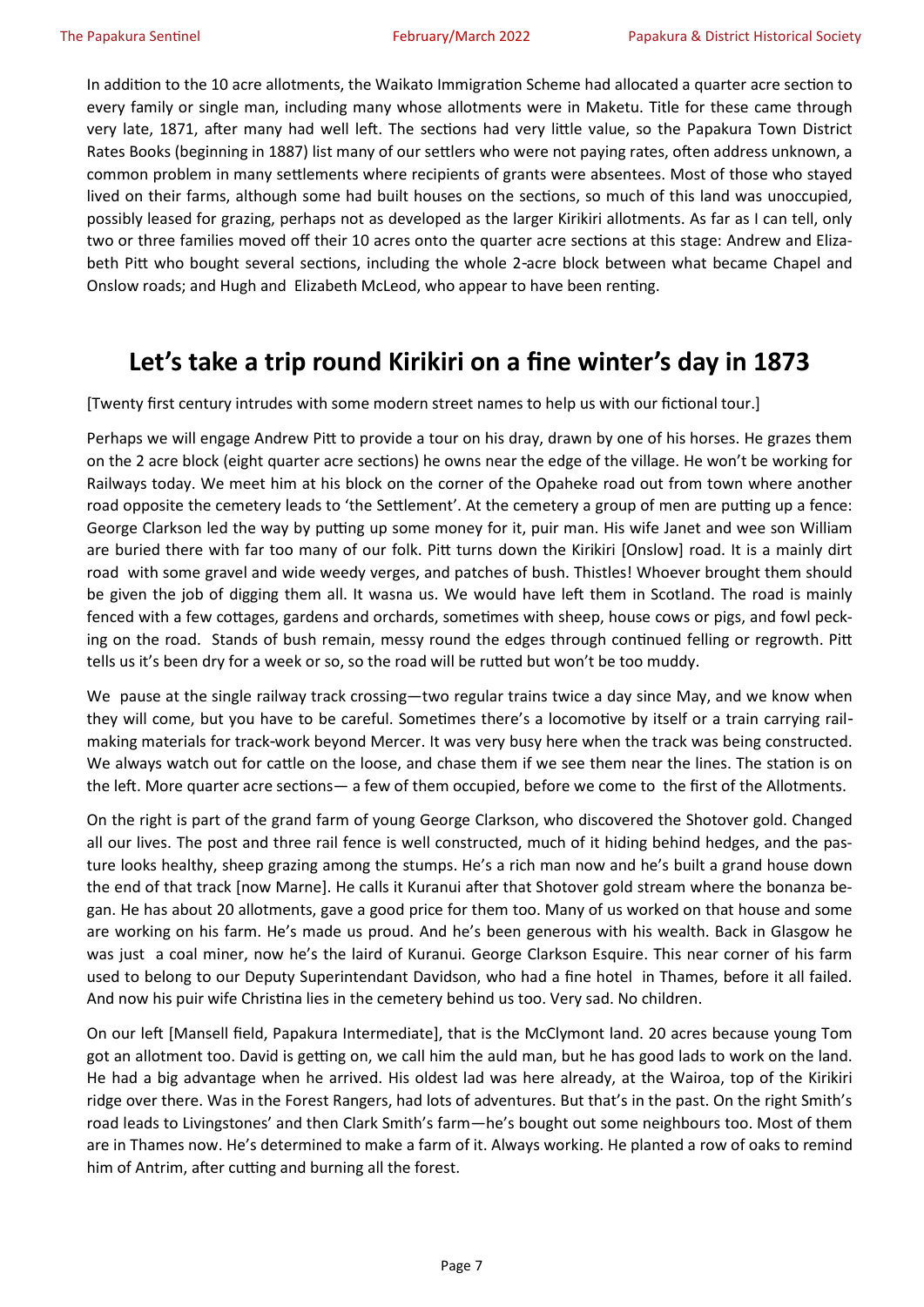On the corner here—that's the Hunua road—is Brisbane's [Edmund Hillary School]. They only have 5 acres, but then he's a man of business, her too. Hunua road only goes to the bottom of the hills. The surveyors have the idea of continuing it up the Hay's Creek gorge. Past him are Croskery, Walker, McLennan, and Smith and Clarkson's farms again.

And left, this road [Kelvin] leads to Lyons' and then if you go back towards the village [along Willis] there's Robbie and Euphemia Brydons' and Rob and Maggie Stewarts'.

We continue along the Settlement road, which heads more or less straight for the Hunua edge. Harrison on the left and Carmichael on the right. Now William Clarkson—the oldest of the three brothers—on the left (with his brother John's 10 acres next—or, more like his sister-in-law Jane's) and young Neillie on the right. Both have 20 acres, Clarkson because he bought Tiernan's, Neillie because his father is next door. Will Clarkson will probably be going down to Dunedin with his brother, but says he'll hold onto the land for now.

There's a dirt crossroads—ruts to navigate. [Dominion Road] Road goes up north to meet the Wairoa [Clevedon] road—McKinstrys and Borthwicks still up there, but Colin Borthwick is trying to sell. He's a canny carpenter has a good trade, but he's not very well. Beyond them was Ring's Redoubt on the road, where the folks who came on the *Viola* lived in tents by the soldiers when they first came over from Wairoa. Opposite is McNeil. And looking right to meet Hunua road where it ends at the Hays creek are McMurray, Veitch, and now Fulton who bought out Hamilton and McLeod. This is where the Maori village used to be. Some of those bare peach and fig trees they planted. We get the rock for the roads from quarries up here, and Davidson worked a lime kiln.

We cross a narrow timber bridge—the Kirikiri stream, and soon the horse has his head down a little. Road's a bit rough here. To the left there's a small roadside stall with produce. Frank and Bridie Mulgrew—they're Irish. You often see Frank on the road with his horse and cart selling produce. And Thomas Stewart to right. Stewart spends most of his time cutting trees. I think he has his eye on some land up in the Hunuas.

The horse is pulling hard. Now, do you call that a road? A narrow track runs off to the right just past Stewarts' below the steeper slope. Tea tree branches lie across the tracks, slick with black mud. It's always wet, that track, even when it's dry. Water from the hill. McCraes down there, and they farm Rob English's land, who married their older lass. It's a bit of a hill farm. But take a look behind you. A view of the valley back to the village is beginning to open up through the remnants of trees. There are larger patches of bush up here.

Most of the farms up ahead are not part of the Settlement. They're bigger, and rugged. Only the Murrays got their land up here and they left. Now that glen runs up to a crater. They say a battle with the Natives was fought up here before we arrived below that braw scarped Red Hill. That was a pa—a fort. Someone was up the top there giving signals during the fight, but they pulled back into the hills. All gone now. I grew up near Edinburgh, reminds me of a smaller Arthur's Seat with trees.

Up the top the road loops right while the country drops on both sides till it comes behind Red Hill. Rhinds have bought land here. And then [Red Hill Road] it turns back towards Papakura, and through the trees a vista opens out all along the scarp of the Hunuas, then down the rolling valleys towards Drury and beyond up to distant hills. Whoa! Steady there girl! And then looking straight ahead a great view out to the Manukau Heads with the curved arms of the Pahurehure inlet polished grey under the cloudy sky.

In the foreground. That's the settlement. All the toil and deaths and grief, and the beginnings of farms. But 10 acres! No-one can make a living on 10 acres even if you have a big family and you get out and sell your produce. You still need capital. You either buy more land or sell your labour. Most of those who are still here have more than 10 acres now. The others were eager to sell and had big hopes for the Thames. Charles and Elizabeth Williams live here. They're the high farm now their neighbours have left.

At the bottom of the Red Hill road the cart turns right and winds a hundred yards down to the flat where Hays Creek opens out of the Hunua gorge. As we return towards Papakura, there's McLennans', Walkers' - 50 acres now—and then when we go onto the boundary road, that's all Clarksons', even after we cross the railway line need to watch here, road's close to the bend in the tracks—and pull up towards the Opaheke ridge. That was our place, beside Bulls' who bought it before selling to Clarkson.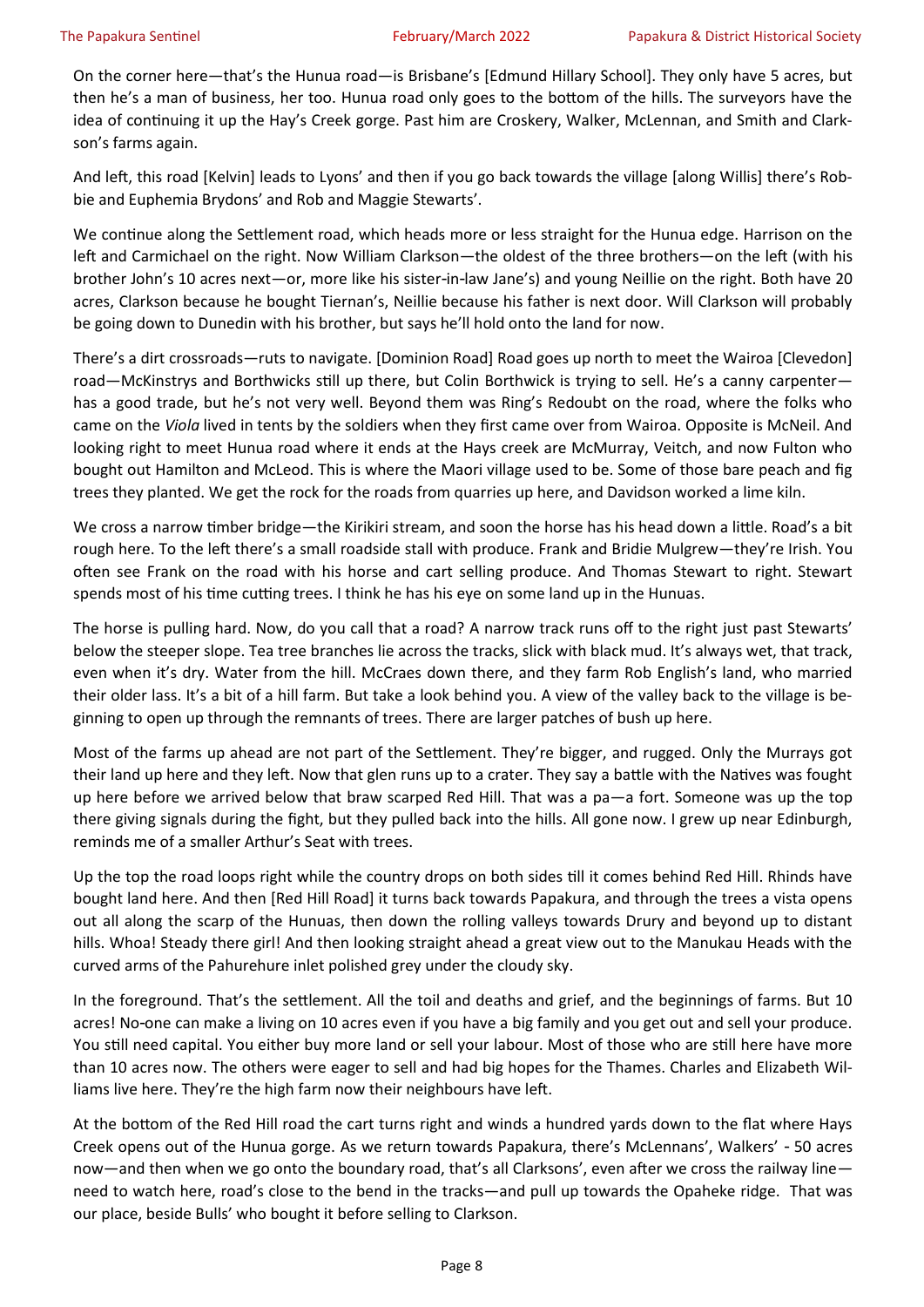At the top, the Opaheke road, we turn right, passing Andy Scotland's 20 acres and then it's mainly scrub and small paddocks in the village quarter acre sections, some leased, most doing nothing. We live here, and so do McLeods. And a few others have a house here even if they live on the allotments. Including some of the Maketu people. But most of them are deserted and no one pays the rates on them. Me, I'm happy to buy or rent some. It's all I need to graze my horses and keep a garden and chooks for the missus, and it's close to the village and railway station. With the railways now, Papakura is going to start growing, and these lots will be worth something. I have a good lad to help. He'll be making his own way soon.

Here we are. Come on in, meet the missus and have a dram! Or tea, if that's your fancy. There's a while before the evening train. [Thanks to Andrew Pitt for allowing the liberty.]

## **Clarkson Heyday**

**The early 1870s up to 1873** was the closest the Settlement came to being anything like the Scottish/ Irish Scots community the immigrants had left behind. Most of the land was now owned by the settlers, and the community was dominated by a prosperous farm owned by one of their own, and one of the youngest.

I have previously told the story of **George Clarkson** and the farm he created which became known as Everslie (*Sentinel* #41, June 19 & #42, Aug 1919), and in issue #55 (Oct 2021) I described his mining adventures at the Thames. But this is the story of the Kirikiri community. Clarkson's original 10 acres was a triangular block by the Otuwairoa stream along the southern boundary. He made a start with clearing the land, but when his wife died and he had no income it was probably one of the more neglected blocks, as there was no one to maintain it when he went to Thames. He ran a good risk of losing it because it had to be occupied 11 months in the year. But gold changed all that. Overnight he was a rich man with money to spend. He was able to marry young Lucy Bull who lived on the allotment at the corner of the Opaheke and Boundary roads.

And he was able to enjoy the privileges of his new-found wealth and the status that came with it. Mr and Mrs Clarkson with Mr and Mrs Cobley (Henry, one of his Shotover partners, also bought land at Papakura) were able to pay the expensive tickets for a glittering citizen's ball at the Fort Britomart Barracks, a rare occasion where 'the wealth and fashion of Auckland... congregated together', with the visiting Duke of Edinburgh and Governor Bowen and his lady, and many officers. The guests danced Quadrilles, Waltzes, Lancers, Polkas and Galops, the music played by the band of the Royal Irish 18th, with great spirit till midnight, when the company took their seats for supper, and fulsome Victorian toasts were delivered. *DSC* 14/5/69. (The 18th Regiment had been at Ring's Redoubt,)

Clarkson presented cups for the Thames races and the Caledonian games in Newmarket, sat on the committee to set up a Thames Presbyterian church, was generous to other miners. By May 1869 he had joined the Papakura Association, and at the monthly meeting was elected vice-chairman, with his neighbour to the south William Hay as chairman. The decision was made at that meeting to focus on agriculture.

Meanwhile he bought out most of his immediate Kirikiri neighbours. He was acquiring an asset of course, but the prices he paid were generous, enabling some of them to buy elsewhere. The records I have consulted (so far) don't provide the full story of his purchases, but in 1868 he had at least 150 acres, and maybe as early as that year he owned allotments stretching from Charles Davidson's on the Settlement road to his neighbour John McLennan's on the corner of Boundary and Hunua roads, and once his father-in-law Henry Bull had left it extended up the Boundary road to Opaheke Road. He ended up with a farm of 214 acres. He also appears to have bought other allotments such as William Deveney's Allot 52, and onsold them. (Allot 52 ended up in the hands of Charles Williams and then Clark Smith, who werealso enlarging their holdings).

Most of these neighbours were involved in the gold rush, some like John McGregor and George Symington, working for a time for Clarkson in Thames or in Auckland where he built two houses at Remuera and the Mining Company had its office. The Gilmores were in Auckland. Some stayed in Thames, but others of those he bought out –Alexander McNeil, Andrew Pitt, Daniel Brisbane and three neighbours along Hunua Road,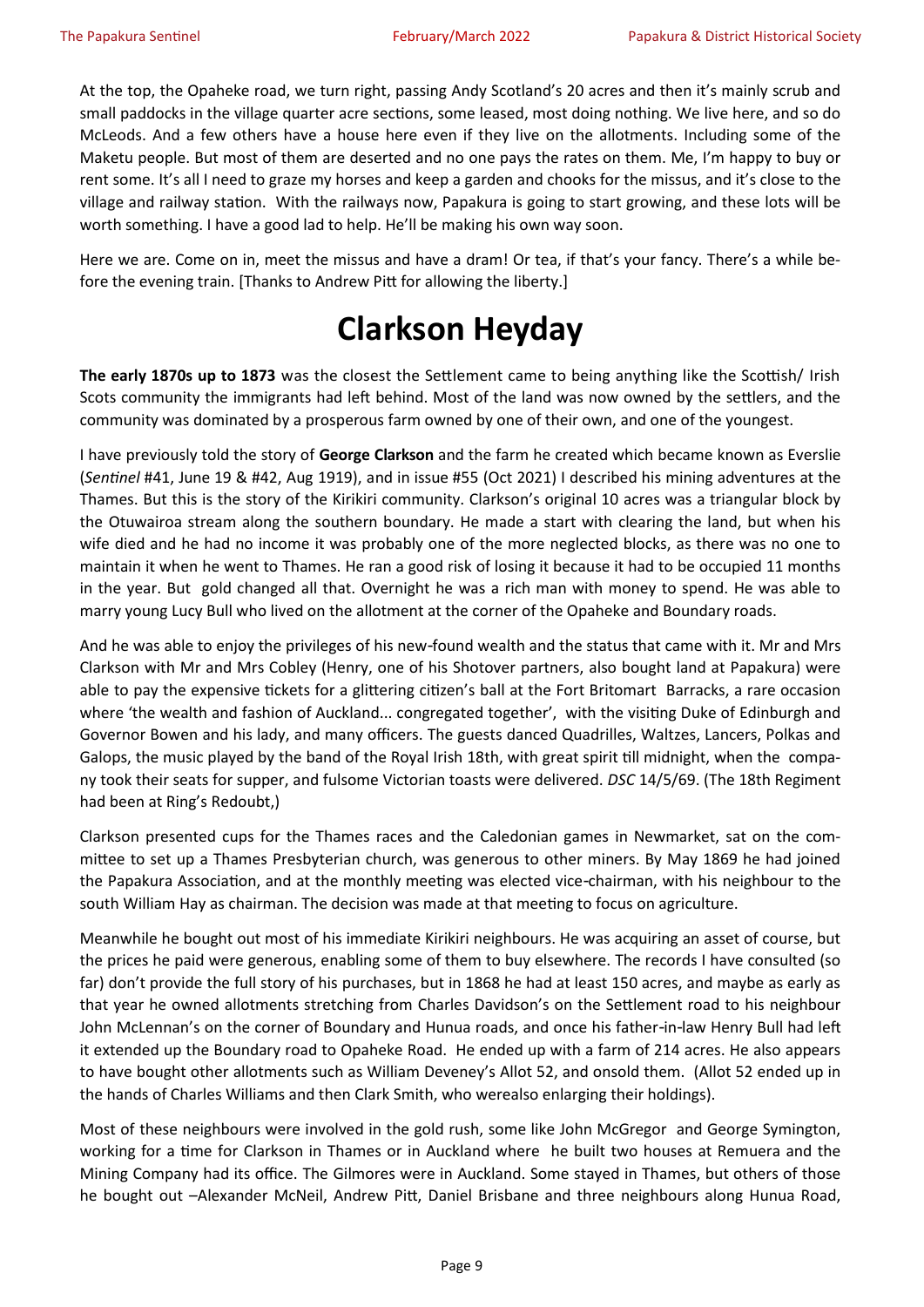(John McLennan, James Croskery and William Fulton), remained in Kirikiri or returned here. The latter three all bought up blocks of two or more allotments not far away, McNeil bought one. Andrew Pitt, an engine man back in Glasgow, decided not to farm, so was able to use his money to buy up some of the 1/4 acre sections closer to the Village of Papakura. Andrew Brisbane was happy to live on the remaining five acre allotment.

Not only did George Clarkson buy up their land, he also employed some of them, paying them £2 per acre to fell trees. Apart from ploughing, sowing of grass and fencing, he advertised for men to dig drainage ditches. Was Malcolm Millar, ploughman, called on for his expertise? Clarkson said he was employing 24 men at £2 each a week. His aim was to rear sheep.

And he had two other projects. First there was the matter of a mansion which he called Kuranui, in honour of the source of his wealth. (He also named a daughter Louise Shotover.) And with the house were stables and the horses and carriages to go with them. Because George Clarkson loved horses.

A newspaper article described a party he gave on 11 November 1868 to thank the men who had built his house. 25 men, including his father, sat down to dinner at Reid's hotel. After a sumptuous feast, they marched in fours to the farm, passing by his existing cottage at the corner of *Chapel and King St,* where young Mrs Clarkson came out and poured 'mountain dew' for all the men, who drank success to the new house and loudly cheered her. Arriving at Kuranui, up the long drive, they formed into two lines, cheering vociferously as he entered the house between them. The afternoon ended with sports and prizes, brother-in-law Charles Bull winning a horse. And further drinks. The house was built of local stone and imported materials including brick foundations and a slate roof, and had 9 rooms with a large hall. So he may have employed masons like James Walker, bricklayers like John Carmichael or Andrew McLean from Wairoa, carpenters like Colin Borthwick or John Parker. John McLennan was a plumber, James Robertson a slater. Probably George and Lucy employed 'help' - work for someone's daughter. There was a lawn round the house—a gardener?

As for horses, there were two stables with space for ten horses and a 'large and commodious coachhouse'. His stables had glass fronted doors for the harness cupboards. There were draught horses for work on the land, and light harness horses for the coaches. He owned a brougham, drawn by a pair of matching dapple grey horses, and a footman to drive it. And presumably stable hands. Lucy, because she was short and wore voluminous skirts and couldn't reach the step of the carriage, had her own little gig and Shetland ponies.' The *Herald* reported the arrival of 5 horses and 3 Shetland ponies on the *Hero* in January 1870. A boy working for him was injured when a horse he was riding fell on him, fortunately not too severely, according to Dr Zinzan. Mrs Clarkson and her coachman were involved in a headlong collision on the Great South Road in February 1872: her horses were quiet and stopped immediately the little damage was mainly to carriage lamps and harness.

In addition to time in Thames they took a trip back to Yorkshire and Scotland via USA with their growing family. They lived for some time in Remuera, but by 1873 settled back in Kirikiri, George throwing himself more into the Papakura farm and community and with a new coal mining project near Mercer. He must have needed a farm manager, but there are no clues who he might have turned to. And then he put his farm up for sale to launch a new coal-mining venture in Dunedin. It was turned in at sale but a subsequent deal was made.

That deal ended an era. While George Clarkson remained, the Kirikiri community was dominated by the *Viola*  and *Resolute* immigrants of 1865. They owned most of the land, and the largest and most successful landowner was one of their own. (I'm not sure when the farm came to be called Everslie. If it was named after a horse, it may have been named by Clarkson.) But there was some continuity. Although the next owner, gentleman farmer William Pile Gordon, was West Indies born and buried in an Anglican cemetery, his Sydney-born widow Nina (Selina), nee Deloitte, and her second husband Donegal-born James Joseph Niblock, then Dugald Cairns who rented the farm for a while, and James and Mary Black who bought it, were all Presbyterians and are buried with the Kirikiri settlers they met regularly at church. Gordon and subsequent owners also continued Clarkson's focus on sheep farming. Gordon was a pioneer in both Australia and New Zealand—he had farms at different times in Queensland, Dunedin and south Sydney—in the farming of Romney crossbreds. Under him, Everslie farm and mansion were used by the people of Papakura for picnic and parties, so remained a significant part of the community.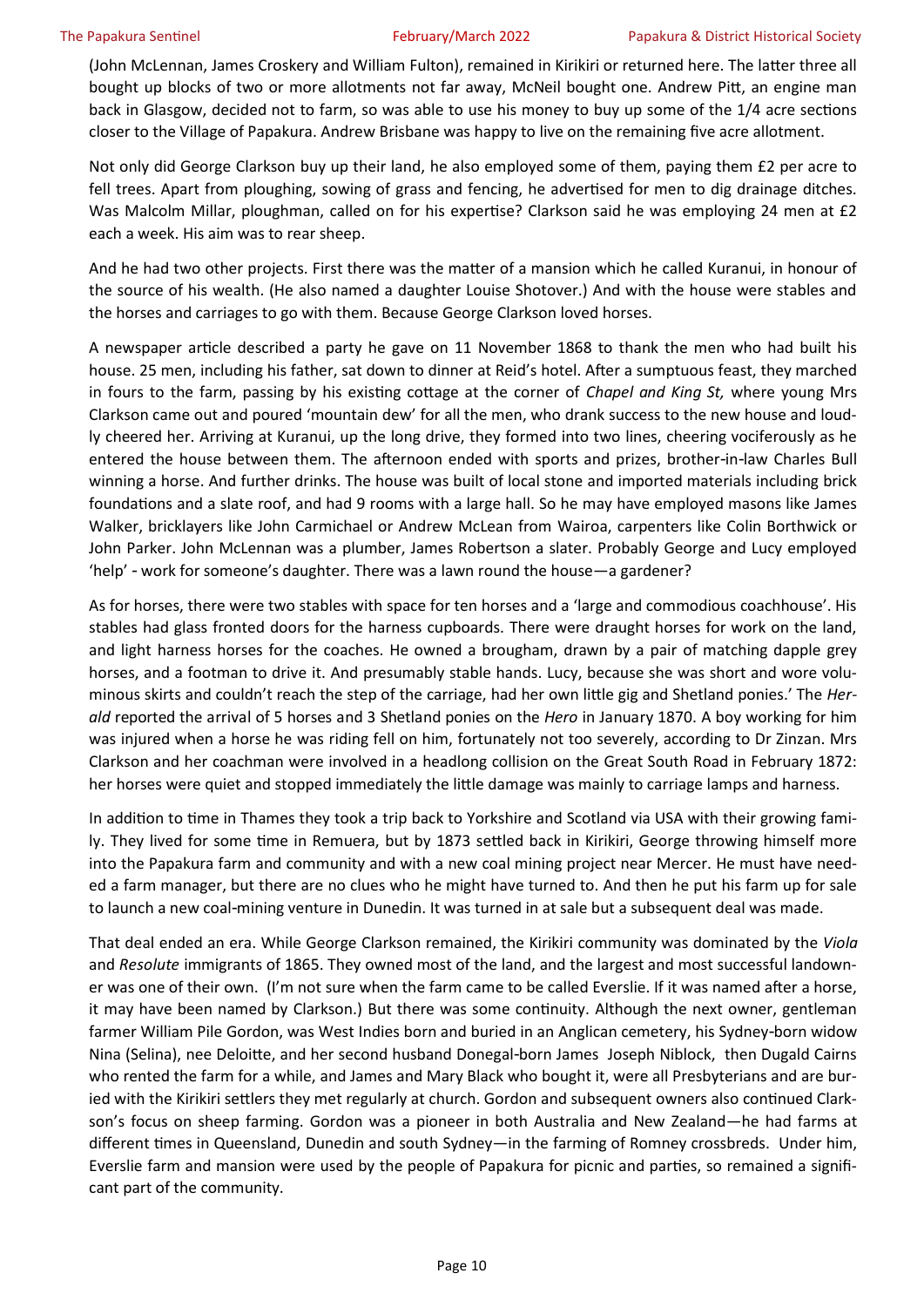

## **Reshuffling land**

**Clarkson** wasn't the only one to buy up land and augment his holdings. I have already mentioned the three neighbours along Hunua Road who he bought out for a good price, enabling them to buy elsewhere. James Croskery moved just over the road, buying first from John Watson before he went to Australia, and then from Alexander Mathieson. William Fulton bought Allotment 27 and in October 1872 bought the adjoining land of Andrew Hamilton (Allot 17, for £30, maybe on-selling to Alexander McNeil) and Hugh McLeod (Allot 23, for £20). (In 1904, Andrew Hamilton, then a farmer in Karangahake, also sold his quarter acre lot 10 to William Fulton for £2 6s 9d.) John McLennan ended up with 30 acres further out on Hunua Road. (See maps on page 16 for locations.)

**Clark Smith** who had set his mind determinedly on becoming a successful farmer bought up most of the rest of the block between Smith and Hunua roads. By 1887 he had 40 acres, and the family ended up with 90 Kirikiri acres between Smith and Dominion roads, and went on to acquire land between South Street and Beach Road (south of Papakura village) while his older son had an Ardmore farm until he left the area.

Others who augmented their holdings were James **Walker** (50 acres on Hunua Road); William Veitch (Dominion Road—20 acres); Robert Brydon (Willis Street 20 acres, and later another 10 on Settlement Road); Alexander Lyon (Kelvin Road, bought out Tullis—20 acres); Charles Williams (Red Hill who bought 20 acres between Hunua and Dominion roads later bought by Smith); William Clarkson who bought another 10 acres (and probably managed or helped to manage, his sister-in-law Janet's 10 acres); Gavin McMurray; Andrew Scotland who acquired the neighbouring McWhinney block by Opaheke Road. Henry Bull briefly owned a second allotment, perhaps Pitt's, before selling to George Clarkson. Meanwhile father and son holdings were consolidated by McCrae (Red Hill, later farming the land of brother-in-law Robert English); McClymont (Settlement Road). Some also bought up 1/4 acre sections, and others, even in this early period bought in Ardmore or Hunua, like John Nicol, Malcolm Millar, Thomas Stewart, McKinstrys.

To these add those who kept their original 10 acres: Robert Stewart, John Carmichael, Francis Mulgrew, William Neillie, and Alexander McNeil on a new allotment, and those two or three who held onto or added to their 1/4 acre sections, and we have the remains of the Kirikiri community from *Viola* and *Resolute*.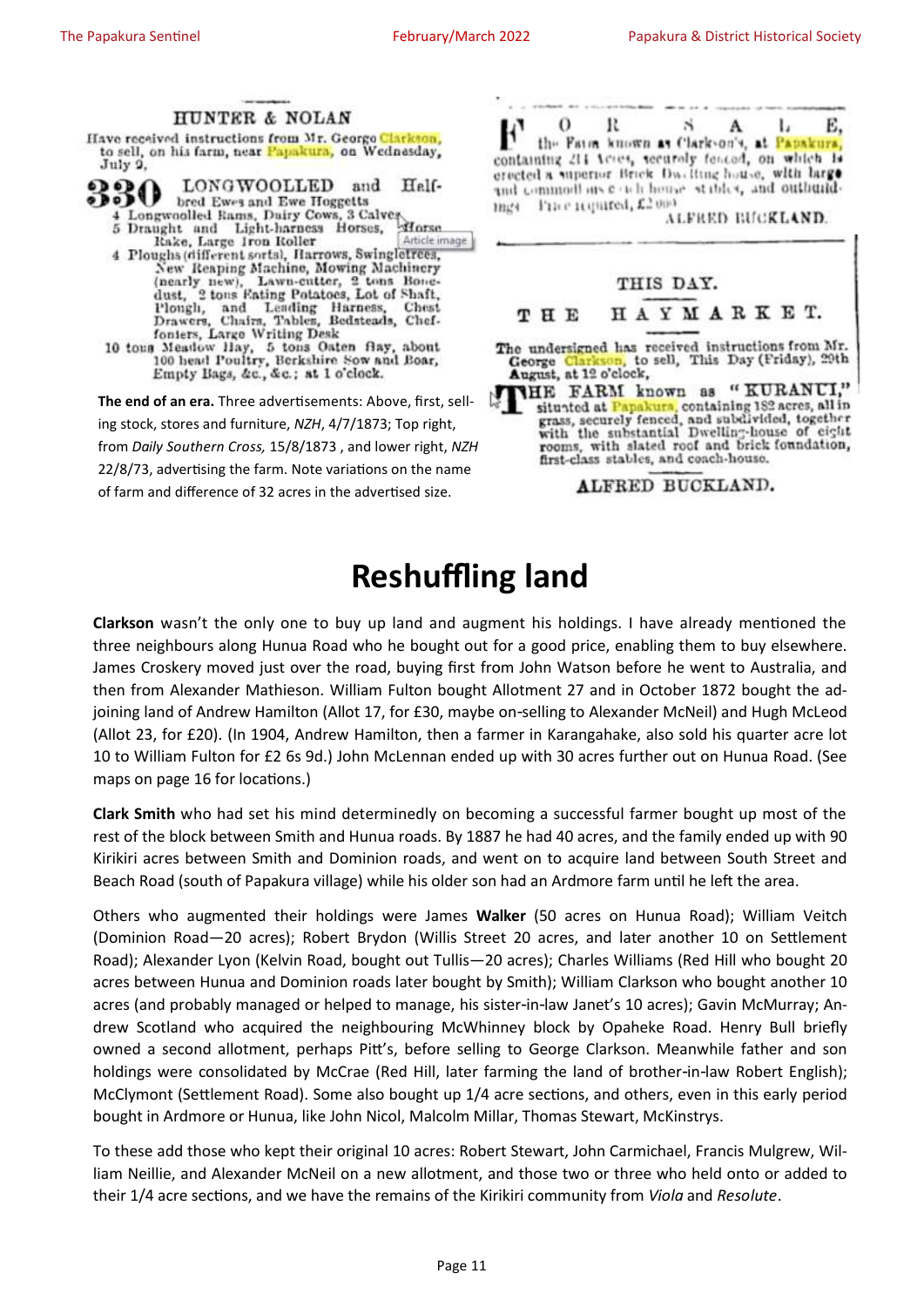## **1870s and early 1880s**

People continued to leave. And in this issue the main focus is on those of the Settlement who were gone by the early 1880s. Noticeably those who had remained were among the older immigrants.

**Colin and Susan Borthwick**, *Resolute* immigrants from Argyle, on Dominion Road, were energetic and capable. He was a carpenter who presented field gates and sheep hurdles for show at the Agricultural Association and made the desks for the Drury school. At the Cattle Show at Ellerslie in Nov 1874 Susan 'exhibited woollen yarn and men's socks made from wool grown on Mrs W Hay's farm at Papakura and knitted by herself. She deservedly won 1<sup>st</sup> prize.' Colin does not appear to have tried mining and continued to farm Allot 14 at Kirikiri, although the land was on the market in 1871-2. (Land often was slow to sell.) Three acres were fenced in grass, and £30 was the offering price. Maybe poor health was a factor in their move to Auckland. They seem to have left by 1875, and Colin died in Parnell in 1881, aged 54. Susan remarried, under her maiden name McLachlan.

Death was a constant theme. I have already told the story of Edward **Rogerson** who had enlarged his holding on Dominion Road, but drowned at Rangiriri in 1872, aged 32. His widow and two if not all three children returned to Scotland. Daniel **Harrison**, whose land was on the corner of Settlement and Kelvin roads died in the same year, aged 40. A petition was drawn up by some of the leading figures of Papakura (Hay, Willis, Walter, Clow, Lindsay) requesting assistance for the widow Elizabeth and the three children.

Martha **Neillie** died, aged 42, in 1870, and by 1877 her husband Thomas, had moved to a new home 'in the range above the school house in Ardmore'. He died tragically that year, aged 60. An inquest held at the Travellers' Rest Hotel heard how his daughter had become concerned after he had gone out in search of a cow and calf, and not returned. She had searched, calling out, along the cattle track. After a sleepless night, she went into Papakura and Mr Rhind, an in-law, helped her find his body: the heavy limb of a tawa tree had fallen on his head. He was 'of quiet and unobtrusive habits'. He left two sons and three daughters. William, married to Mary Rhind, continued on his allotment on the corner of Dominion and Settlement roads. (His brother Thomas was a wood-splitter in Papakura, providing heart of kauri shingles 13s 6d per 1000, palings and kauri posts, but left Papakura after his uninsured house burned down under suspicious circumstances. He was dogged by misfortune, assaulted at home in Mt Roskill, then his building there burned down, the fire spreading to neighbouring properties. He became ill and died in 1889 of paraplegia.)

**Francis Mulgrew** also seems to have died in hospital as a result of an accident. The family appear to have been Catholics from County Tyrone or Derry, so were a minority in a Presbyterian community. They had lived in Stevenston in Ayrshire– the town that the McCraes came from. After a brief stint in Thames Francis returned to the allotment at the foot of the Kirikiri hills, and set himself up as a carrier and chapman; they also had a small fruit shop, perhaps on their urban section. They had bought a second urban section adjacent to the first on Arawa Road. In March 1875 Francis was thrown out of his trap (the effect of bad roads or a skittish horse?) and 'sustained a severe fracture of the leg.' He died in the following year, perhaps from complications, aged 53, in Auckland. W. Shanaghan, Court Clerk, Papakura, wrote in the paper about the circumstances of his widow: 'She lives in Papakura, has six young children, and is far from being in easy circumstances… She will have now almost to depend exclusively on the business of carrier and chapman, having to go to town herself, and in consequence the proceeds of the shop will be lost, having no one to take care of it in her absence. She has no property, is not free from debt, and no other means of support for herself and family but what she may earn.' In the following month, the wider community responded with contributions and concern. Mr P Doran and his 'comic and dramatic friends' held an entertainment for her benefit, and on Friday 3 March a ball was held at the Papakura Public Hall. After his death the family retained a local presence for a while. In October 1879, J B Hay successfully sued 'Mulgrew' for the princely sum of £49 9s 6d. His widow may have gone to Otahuhu and then Australia but at least one son known by the Local Board remained in New Zealand, in Gumland, Coromandel, and was approached to pay rates. The Town Board wrote giving him the option of clearing his allotment or paying the Board to do it.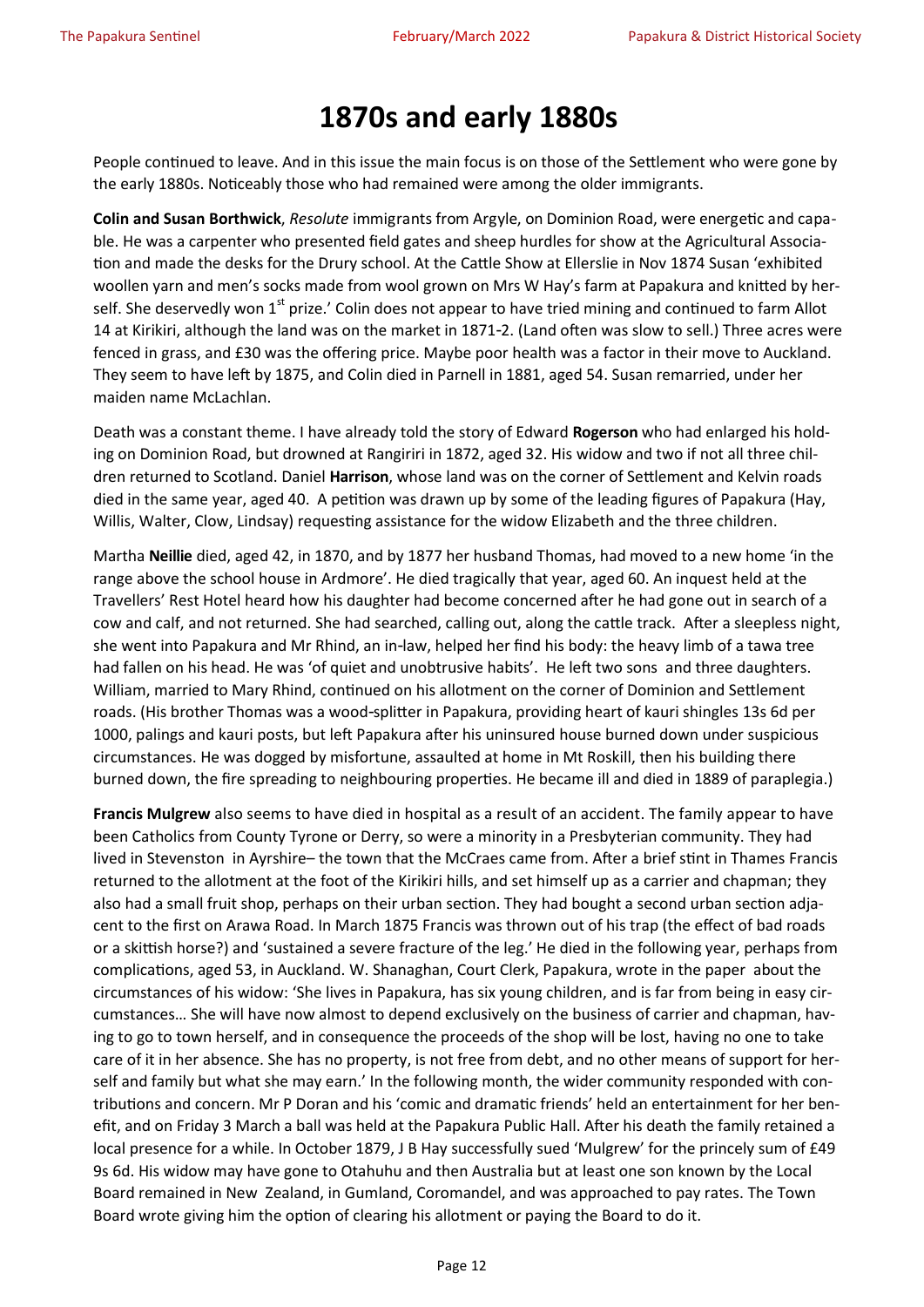Others left for unknown reasons. Hugh **McWhinney** on Opaheke Road (10 acres between Short and Albert streets) sold in 1875 to Andrew **Scotland**, but Andrew had already lost his 37 year old wife Mary the previous year. There were no children. He remarried and then also left Papakura and disappeared. Robert English also lost his wife Margaret McCrae in childbirth in 1875. His land was later farmed by his brother in-law John McCrae, and I don't know when he left.

**Thomas and Margaret Stewart** were in Hunua by 1876. **McKinstries** bought land in the Opaheke area. Antrim-born John **Nicol** and his Glasgow born wife Agnes were in Ardmore by 1880, farming on the Clevedon Road. The Veitches first added a neighbouring allotment, but by the time Sarah died aged 60, he was farming 200 acres in Ardmore with his son William. **The Veitches**, William and his second wife Sarah, had come out to New Zealand with two sons, followed in 1867 by a daughter Mary. Eleven years later, living with only a housekeeper, he was robbed and murdered by Thomas Fry, a casual worker he had reluctantly hired to help bring in his oats harvest. When interviewed on his death bed, he said he always paid his workers at the field, and it must have been then that the killer saw his watch and purse, which he stole. The jury's verdict was wilful murder. William was buried in the Presbyterian Church at Wairoa South, and the family left the area.

Not all the early deaths were followed by departure from Kirikiri.

**John and Helen (or Ellen) Carmichael** were one of the older couples, he 41 and she 36 when they arrived on the *Viola*, with two young sons. Another three children were born in Kirikiri. Their allotment was on Settlement Road (55) opposite Kelvin Road, and there is no sign that they added to it. He was a bricklayer, and he probably found work locally in that trade: the wooden houses all had chimneys. Ellen died suddenly in 1876, when she was 49 and the youngest son was 4. She suddenly felt ill, he helped her to bed, told the neighbours, and started to Papakura for medicine, but by the time he got back she had gone. An inquest at the Globe Hotel decided the cause was heart disease. John remained in Papakura*.* 

Only three years after Ellen Carmichael's death, another wife, aged 58, died suddenly at her home along Willis Road (Allot 81) in very similar circumstances. Euphemia **Brydon** wife of Robert was well respected and her passing left a gloom over the neighbourhood. Robert and his family remained farming in the area. They had been one of the older couples, she aged 44 and he 42, when they arrived on the *Resolute*, with Robert 11, Samuel 9 and Alexander 5. No further children were born in New Zealand.

One family left in disgrace and contention. Alexander **Lyon** was 45, describing himself as a labourer, and his wife Agnes was 39 when they emigrated on the *Resolute* with John, 15, Alexander, 13, Martha, 6, Hugh, 3 and Andrew 11 months. (Born in E Kilbride, Lanarkshire, In 1851 he was working as a potato merchant in Dunbar, East Lothian in 1851; ten years later, after marrying Agnes Gordon in July 1858 at Glasgow, he was a labourer.) Electoral rolls suggest they had increased their holding by 1869, adding Allotment 92 to the original 91 on Kelvin Road. Most of the many newspaper references to the Lyon(s) family are to disputes over cattle and fences, some of them becoming abusive—they appear to have been fairly fiery— with the inference that the fences were inadequate. Other situations that appeared in newspapers included the drowning of a son (inadequate cover for the well), the loss of their house in a fire, and a case he took to the Supreme Court in 1880 against a neighbour for the seduction of his daughter resulting in the birth of a child the previous year. The case, in which he sued Robert Willis junior for £150, showed that 14 years after arrival, the farm was still in a fairly rugged state. Young Willis was frequently on the Lyon property on shooting trips, where he allegedly encountered Martha. She used to deliver butter to the Willis store on Fridays. Witnesses revealed that Martha had worked in the Globe Hotel, but had been dismissed after being found in a bedroom with a manservant.

On 14/7/79 the birth of 'Martha Gordon Lyons, illegitimate', was registered by her grandfather Alexander. The mother was 18 year old Glasgow-born Martha. Court evidence over the seduction case refers to her father as a hard man, who beat his wayward daughter, who would spend the night in the bush to avoid him. But Mrs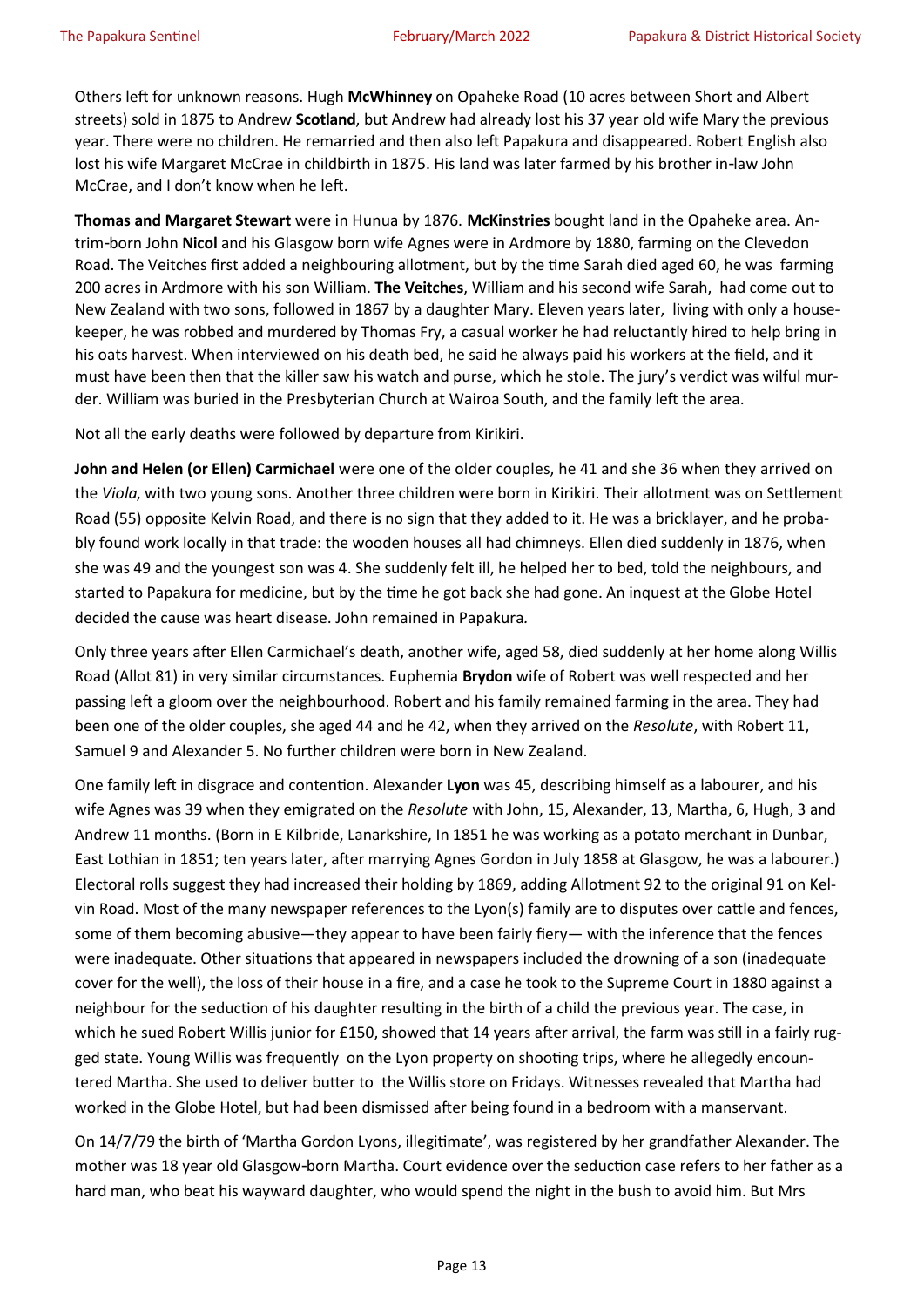Clark Smith attested to the 'respectability of the Lyons family who were regarded as honest, industrious people'. Questions arise: did her father blame her for the drowning of her brother in June 1868, did his disfavour lead to her unruly behaviour? In court, Willis denied accusations, but said that Lyon had suggested the only compensation would be to buy his land, excellent cattle country, suggesting £300*,* which was almost double the £160 he had previously asked for in discussion with Willis and his brother. He talked about moving to Albertland. The court awarded £100 plus costs. And the Lyons left, for in 1881, Amos Eyes, stationmaster, bought the two lots, and his two sons farmed it. Alexander Lyon was a watchman at Aratapu in 1890 and a gumdigger at Taupaki in 1896. He appears to have died in 1898, but his widow Agnes and youngest son Gordon appear in Auckland up till 1914, around the time of her death.

George Clarkson had two brothers in Kirikiri. William and his wife Ellen went with him to Dunedin and were involved in the coal mine, but returned and made Kirikiri his home. William described himself in Electoral Rolls as a miner all his life. Perhaps the presence next door of Janet, wife of his absent brother John, helped anchor them in Papakura. William had to be man for his wife Ellen, his sister in law Janet, seven daughters and nieces one son and one nephew.

**John Clarkson** seemed to lack the steadiness of William or the drive and good nature of George. Their last child was born in 1871. Newspapers name him in connection with a string of drink and theft offences. Unlike his brothers John did not buy a share in the Clarkson Company. He appears to have left Papakura by 1874, and was removed from the Electoral Roll in that year, but Janet remained, living next to her in-laws. John was not there when his 4 year old son James broke his thigh, 'playing in a paddock adjoining his mother's house, when he was knocked or trodden on by a horse that was grazing there.' The doctor attended but was not able to set the bone till the next day. He was last listed in Wises Directory in 1878, and In 1880, he was arrested on a warrant in Whangarei, charged with travelling on the Auckland and Papakura Railway on Christmas Eve of 1879 without a ticket. He pleaded guilty, saying that he was out of work and had no money. He went to Australia and did not return, but his wife and family continued on family land to some extent dependent on William and Ellen. At the marriage of their daughter Rosina at Mrs Janet Clarkson's home at Papakura in 1884, it was her uncle William who signed as witness. By 1892, possibly following the death of her husband in Penrith, Sydney in 1891, she was free to sell the property and move to Karangahape Road where a daughter was living.

**William and Ellen** were stalwarts of the community. Ellen was appointed 'as assistant teacher and sewing mistress to the Papakura school' in 1872. It found in her 'an experienced and accomplished teacher' who could also provide private instruction 'in music etc'. Her art was also noted. The school was still at the Presbyterian church until 1877, so she doubtless led the 'walking bus' of Kirikiri children down the Settlement road, through the village, up to the church. She would have been aware of those, like Clark Smith, William Neillie and Alexander Lyon, who rather begrudged the time little children wasted in schools.

One family who left Kirikiri in the 1870s, but never left the community, maintaining Papakura links well into the Twentieth Century, was that of **Daniel Brisbane and Jane Love** from Ayrshire. Brisbane demonstrates that descriptions provided on shipping lists are an inadequate measure of a person's potential or abilities. Described on the *Resolute* list as 'labourer', he had strong latent abilities. He was born in Beith, Ayrshire, where he was at 13, in 1851, an iron moulder living with his parents. In 1861 he was working as a hand calico engraver in Glasgow. In Kirikiri, he quickly became involved in community affairs: at the end of 1865 he chaired the meeting of the Kirikiri emigrants over provision of a doctor, and by 1874 he had began his long association with Highway Boards: notices were published advising that Hunua Highway Board assessments should be paid to Daniel Brisbane 'at his residence, Kirikiri'. But the family was already on the move. When neighbours, John and Ellen Carmichael's infant son Andrew died in October 1872, it was at the home of Jane Brisbane, shopkeeper, Drury. Clearly Jane Love was a capable shopkeeper and nurse. Daniel became storekeeper at Maketu at the corner of Dale Road by 1876 and their house there was on the Great South Road in 1882. He was on the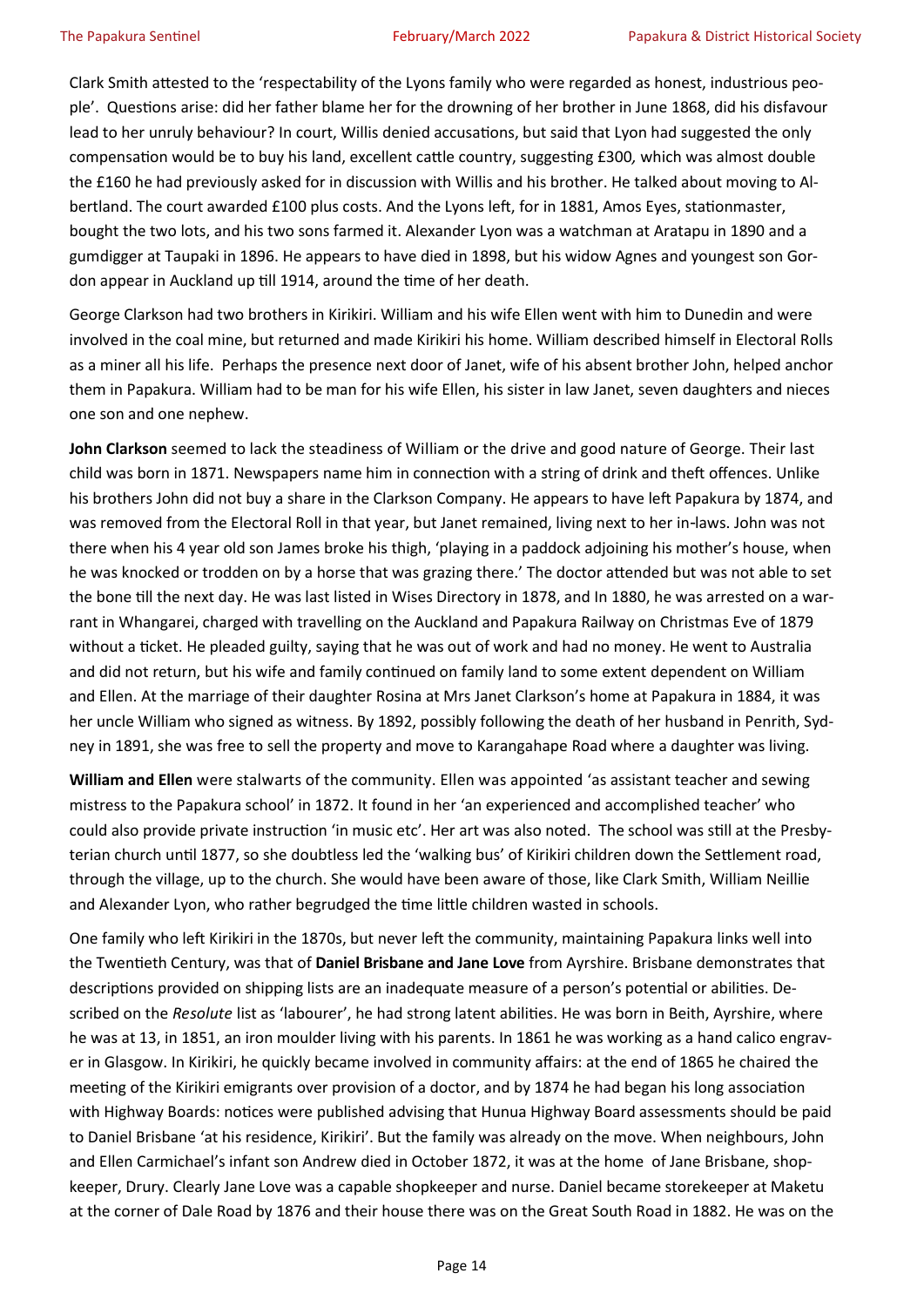school board in 1877*.* (In 1879 Maketu was renamed Ramarama.)

By this time, between the 1870s and 1893, he had begun progressively buying up adjoining parts of lot 108 Opaheke in the Ararimu Valley near Totara Road , selling some and passing part of it to a son-in-law, Janet's husband Alexander Jones. In 1967 there was still an old house dating back to the family. He described himself as a farmer in the 1880s and 1890s. By December 1876, when he witnessed Martin Curtin's behaviour after his murder of Dennis Shanaghan at Ararimu, he was recorded as a storekeeper of Ararimu. Curtin had come to his store asking for the loan of a pound, and mentioned a great fight. John McDonald was another witness at the 1877 trial. He was also the 'respected superintendant' of the Ararimu South Sabbath school, providing entertainment for the children, and chairing meetings*.* He was on the committee of the Maketu Presbyterian congregation in 1882. He continued his work with the Highway Boards, keeping the valuation list at Ararimu. In 1881 Mr Daniel Brisbane was clerk, collector or secretary for Opaheke Highway District between 1880 and 1895, and he was on the Opaheke licensing committee.

We will meet the Brisbanes again in subsequent articles, along with others who remained at the area.

## **Kirikiri in Papakura Community**

The Settlement, dispersing out beyond Kirikiri into the wider area, was very much part of the Papakura community, joining in all aspects of local life. Mention has already been made to the Papakura Agricultural Association. A meeting at the Globe Hotel in 1871 to draw up a Volunteer Rifle Corps elected young Thomas McClymont as ensign. Andrew McClymont was on the first combined school committee in 1869: Hugh McLeod was drill master and Ellen Clarkson assistant teacher in 1872. Gavin McMurray also joined the school committee. Henry Bull was one of the signatories (and auditor) when the Literary Society was drawn up in 1879, Frederick McClymont was a Trustee.

They attended political meetings. John McLennan was reported at a Papakura meeting of Electors of Franklin in 1874 expressing his support for the end of the North Island provinces. He was probably motivated by the fact that the provinces were chronically underfunded, a situation which had led to many of the problems of the Kirikiri settlement in its infancy. The provinces came to an end in 1876. At the 1874 AGM of the Hunua Highway District, the Settlement was well represented: Daniel Brisbane appointed collector of rates (a lifelong association), William Fulton as a fenceviewer, and Andrew McClymont, the oldest son (and strictly speaking, not a Kirikiri settler), was auditor.

The Presbyterian church was central to their social lives. Reports of soirees in the early 1870s gave prominence to one of the youngest ladies, Mrs G Clarkson. Mr C Borthwick gave a recitation in 1873. At the 1876 Annual meeting of the united congregations, a 'table was provided by the settlers of Kirikiri, at which Mrs McNeil presided.' In 1879 the Committee of Management for the Papakura Presbyterian congregation consisted of Gavin McMurray, Frederick McClymont (son, aged 28), Alexander McNeil, and four others. They were also involved with the Lodges.

The younger members of the community contributed as well; in 1877 a 'very successful ball (was) given by young men in Papakura to their numerous friends': one of those balls which lasted into the wee small hours, held in the hall in Papakura. The Stewards were Messrs McKinstry (the MC), Robert and Samuel Brydon, McNeil. These had all been children when they immigrated.

Kirikiri folk played in sports teams. McClymont were prominent in cricket. And as the years continued Kirikiri folk featured in rugby as well.

**The next issue** will feature the Kirikiri community from the 1880s and into the early 20th century as Kirikiri became a mature rural district just outside the growing Papakura town. A second generation would come to prominence, and most of the first would slowly pass on.

**Sources**: as indicated on previous articles. Citations provided on request.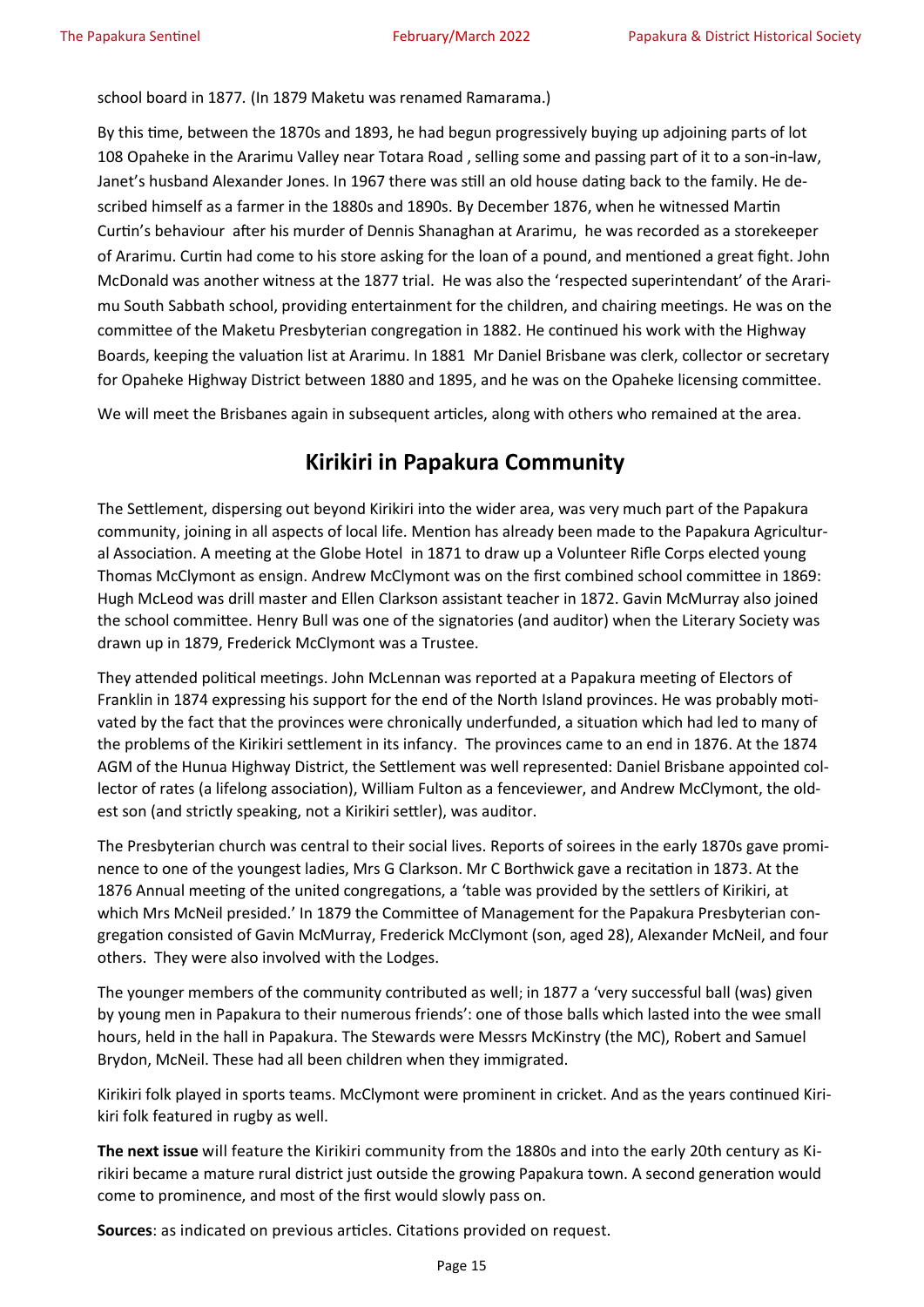'



Maps of the 10 acre allotments. **Above**, the original allocation in 1865, when each grant was of 10 acres.

**Below**: land holding after 1870, when many left and a few enlarged their holdings. (Apologies for quality.)

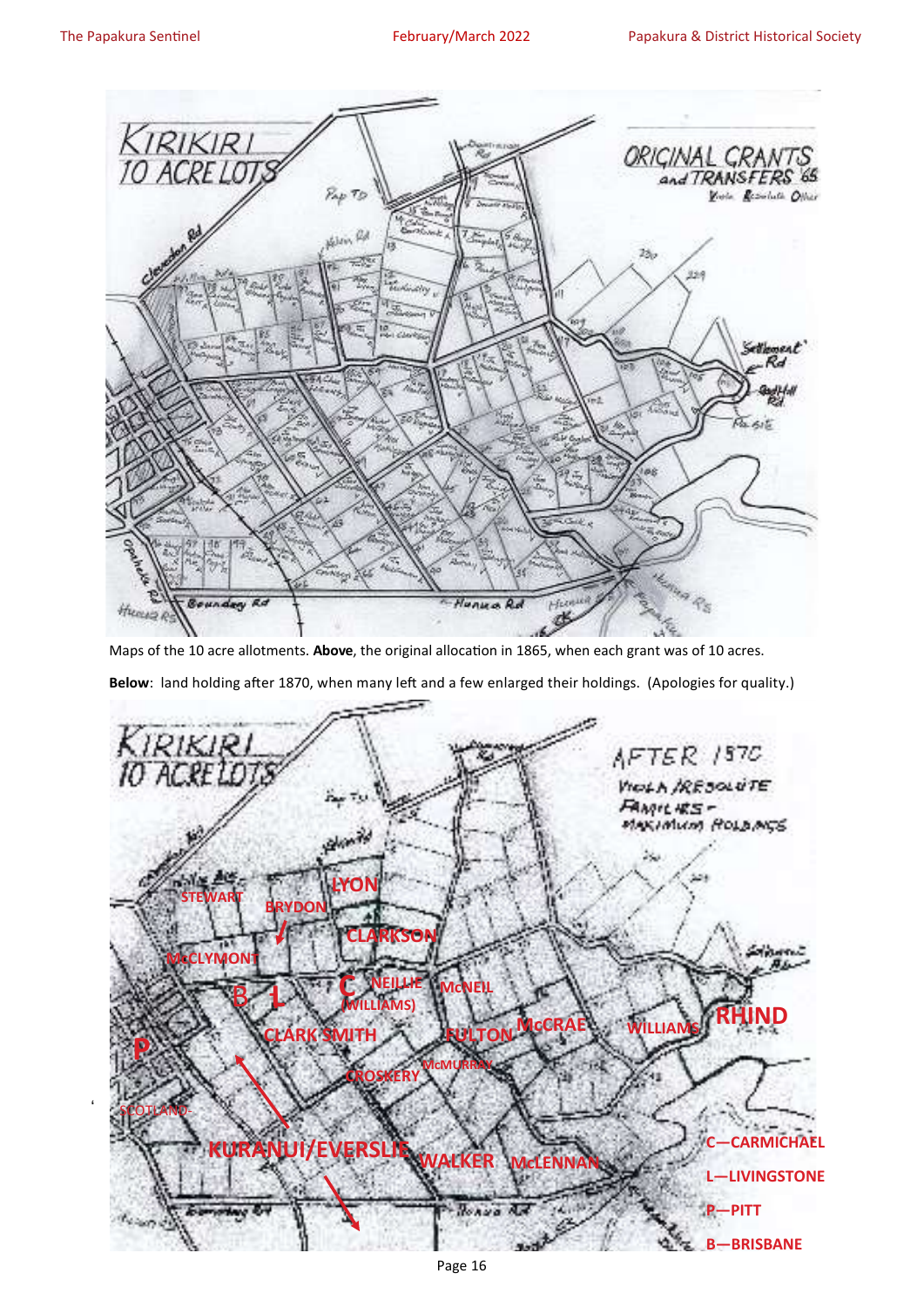**NOTICES Meetings will be announced closer to time, but for this month:** 

**Thursday 24 February, 1 pm—Edward Bennett will speak on 'The Victorian way of death'. All precautions taken, vax-certificates, masks, distancing. No afternoon tea but consider having coffees in smaller groups.** 

**March meeting, Thursday 24 March, 1 pm: Phil Sai-Louie will take us down memory lane with 'Great Kiwi Brands' - provisionally. Confirmation to follow.**

**Trips only after the normal winter break, from September. In the meantime consider a walking tour. See Museum for map/guide or contact Rob.**

## **MUSEUM EXHIBITIONS:**

**Mighty small, mighty bright—March to May. A hands-on science exhibition for children.** 

**Photographers and photography of Papakura and District—June to August**

**Meetings** are held on the fourth Thursday of each month at the Library Meeting Rooms opposite the Museum, starting with the talk at 1 pm, continuing with business and afternoon tea (for a **\$2 gold coin** minimum). All are welcome. Phil Sai-Louie arranges our interesting speakers.

**Events are advertised** here, on the screen in the Museum window and on our blog and Facebook pages. Please check for updates and Museum news.

**Trips** are usually held on the fourth Saturday of each month two days after the meetings. The bus leaves from East Street behind the Access Point building at 10 am, unless otherwise stated. Cost is \$5 more for nonmembers, but anyone is welcome on a first come first aboard basis. Please register early and advise if unable to attend as numbers are limited.

**To register for trips, please ring Dave at (09) 2984507**

| Visit Papakura Museum on                                                                                                                      |                           |
|-----------------------------------------------------------------------------------------------------------------------------------------------|---------------------------|
| Website: www.papakuramuseum.org.nz                                                                                                            |                           |
| Our blog: https://papakuramuseumblog.wordpress.com                                                                                            | The Papakura Museum &     |
| Facebook: www.facebook.com/PapakuraMuseum/<br>MUSEUM                                                                                          | Sentinel are supported by |
| The Papakura Sentinel is a bimonthly magazine of the Papakura                                                                                 |                           |
| & Districts Historical Society. Your contributions are welcomed. Please send<br>directly to Terry or Rob by email: pdhs@papakuramuseum.org.nz | Papakura :                |